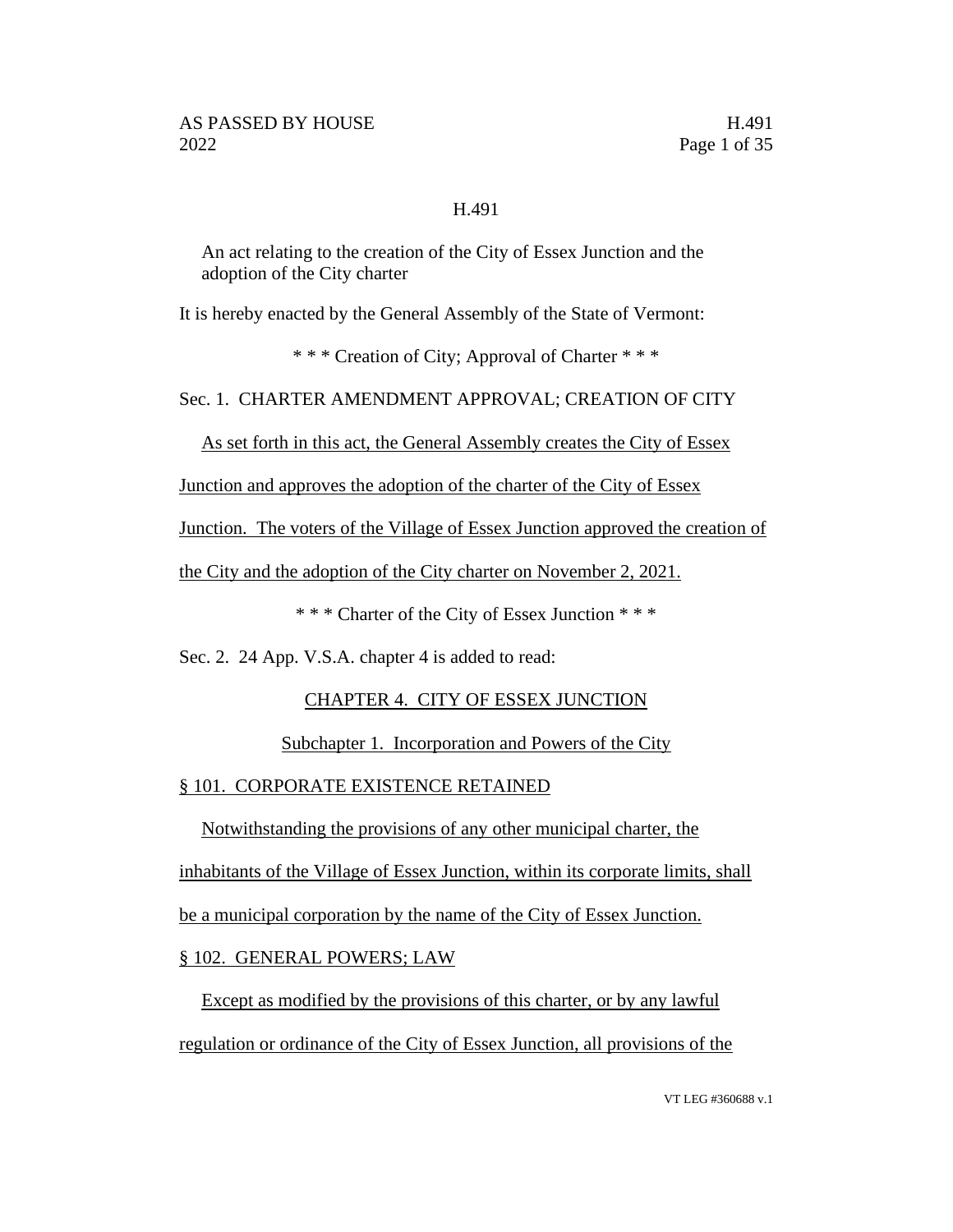statutes of this State applicable to municipal corporations shall apply to the City of Essex Junction.

## § 103. SPECIFIC POWERS

(a) The City of Essex Junction shall have all the powers granted to cities and municipal corporations by the Constitution and laws of this State together with all the implied powers necessary to carry into execution all the powers granted, and it may enact ordinances not inconsistent with the Constitution and laws of the State of Vermont or with this charter.

(b) The City of Essex Junction may acquire real and personal property within or without its corporate limits for any municipal purpose, including storm water collection and disposal; waste water collection and disposal; solid waste collection and disposal; provision of public water supply; provision of public parks and recreation facilities; provision of municipal facilities for office, fire protection, and police protection; provision of public libraries; provision of public parking areas; provision of sidewalks, bicycle paths, and green strips; provision of public roadways; provision of public view zones and open spaces; and such other purposes as are addressed under the general laws of the State of Vermont.

(c) The City of Essex Junction may acquire such property in fee simple or any lesser interest or estate, by purchase, gift, devise, lease, or condemnation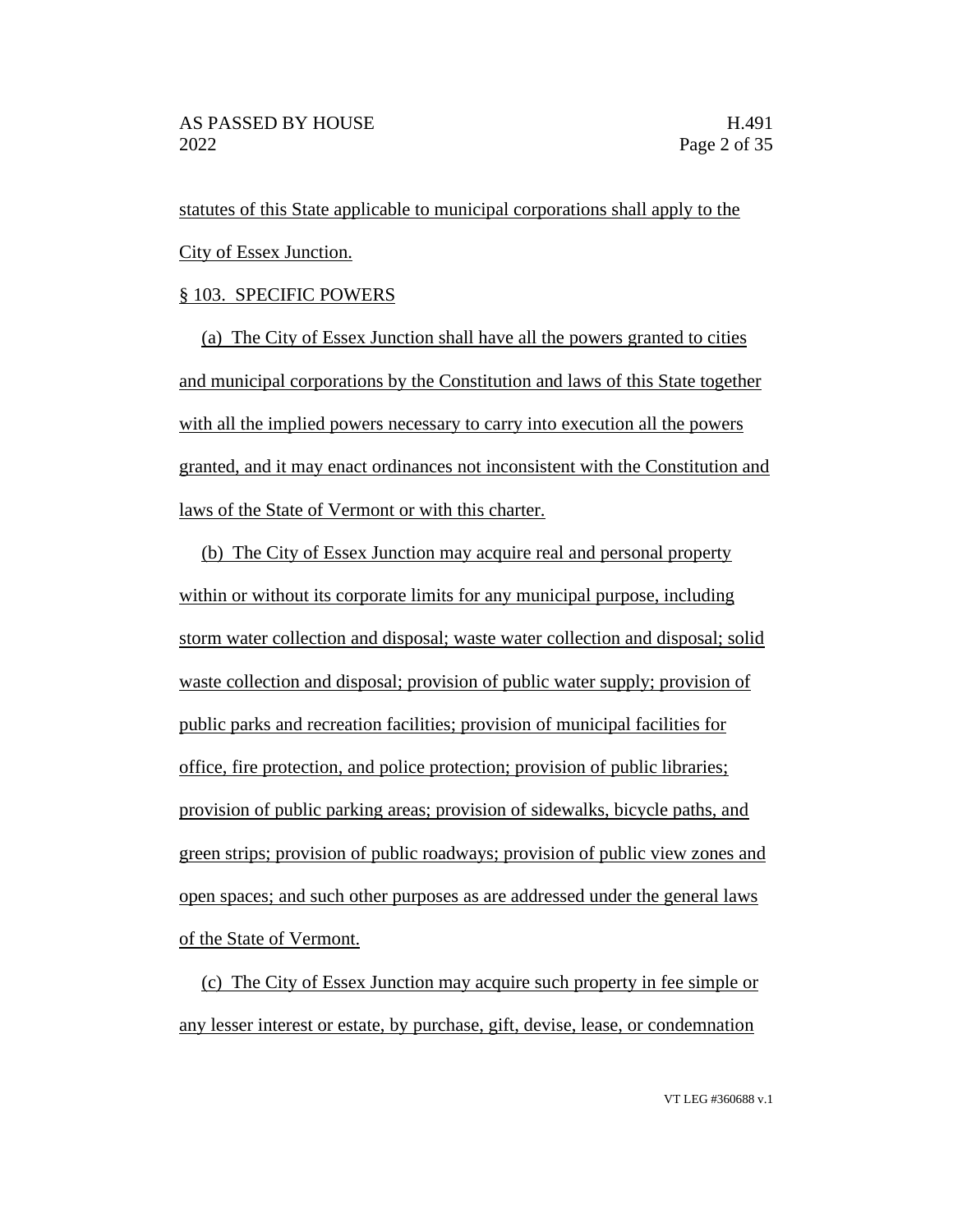and may sell, lease, mortgage, hold, manage, and control such property as its interest may require.

(d) The City of Essex Junction may exercise any of its powers or perform any of its functions and may participate in the financing thereof, jointly or in cooperation, by contract or otherwise, with other Vermont municipalities, the State of Vermont, any one or more subdivisions or agencies of the State or the United States.

(e) The City of Essex Junction may establish and maintain an electric power system and regulate power line installations; provided, however, that the City shall have no authority under this charter that conflicts with that authority granted to the Public Utilities Commission or any other state regulatory agency. The City of Essex Junction may also establish a telecommunications system and an enterprise to deliver internet or broadband services.

(f) In this charter, mention of a particular power shall not be construed to be exclusive or to restrict the scope of the powers that the City of Essex Junction would otherwise have if the particular power were not mentioned. § 104. RESERVATION OF POWERS

VT LEG #360688 v.1 Nothing in this charter shall be so construed as in any way to limit the powers and functions conferred upon the City of Essex Junction and the City Council by general or special enactments in force or effect or hereafter enacted; and the powers and functions conferred by this charter shall be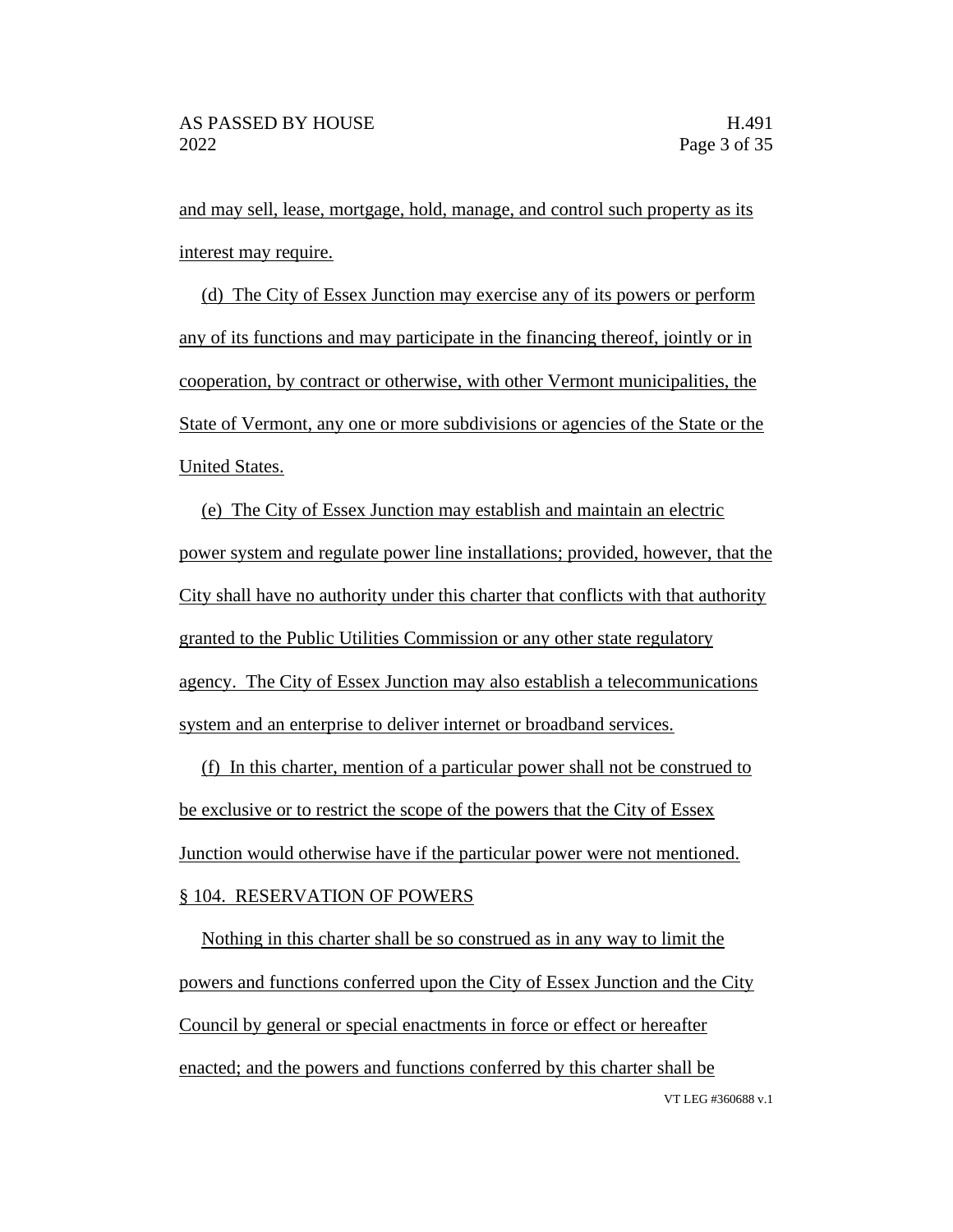cumulative and in addition to the provisions of such general or special enactments.

# § 105. FORM OF GOVERNMENT

The municipal government provided by this charter shall be known as council-manager form of government. Pursuant to its provisions and subject only to the limitations imposed by the State Constitution and by this charter, all powers of the City of Essex Junction shall be vested in an elective City Council, which shall enact ordinances, codes, and regulations, adopt budgets, determine policies, and appoint the City Manager, who shall enforce the laws and ordinances and administer the government of the City. All powers of the City shall be exercised in the manner prescribed by this charter or prescribed by ordinance.

# Subchapter 2. Governance Structure

# § 201. POWERS AND DUTIES OF GOVERNING BODY

(a) The members of the City of Essex Junction City Council shall constitute the legislative body of the City of Essex Junction for all purposes required by statute and, except as otherwise provided in this charter, shall have all the powers and authority given to and perform all duties required of City legislative bodies or Councils under the laws of the State of Vermont.

(b) Within the limitations of the foregoing, the City of Essex Junction Council shall have the power to: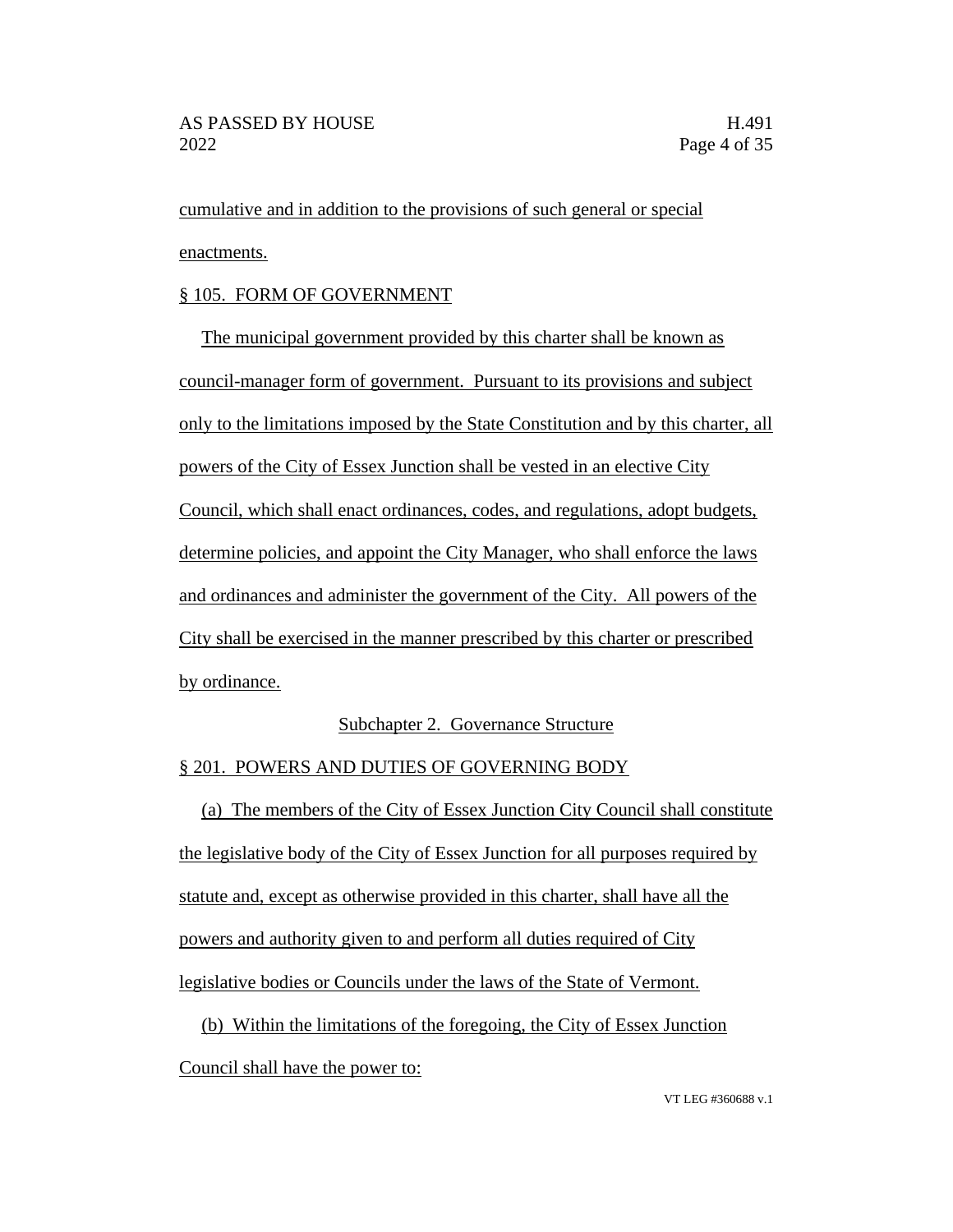(1) Appoint and remove a City Manager and supervise, create, change, and abolish offices, commissions, or departments other than the offices, commissions, or departments established by this charter.

(2) Appoint the members of all boards, commissions, committees, or

similar bodies unless specifically provided otherwise by this charter.

(3) Provide for an independent audit by a certified public accountant.

(4) Inquire into the conduct of any officer, commission, or department and investigate any and all municipal affairs.

(5) Exercise every other power that is not specifically set forth herein but that is granted to Councils or legislative bodies by the statutes of the State of Vermont.

# § 202. GOVERNING BODY; COMPOSITION AND TERMS OF OFFICE

(a) There shall be a City Council consisting of five members.

(b) All members shall reside within the boundaries of the City of Essex Junction to be elected by the qualified voters.

(c) The term of office of a City Councilor shall be three years, and terms shall be staggered.

# § 203. VACANCY IN OFFICE

In case of a vacancy of a Council seat, the vacancy shall be filled by the City Council until the next annual election pursuant to subsection 204(c) of this charter.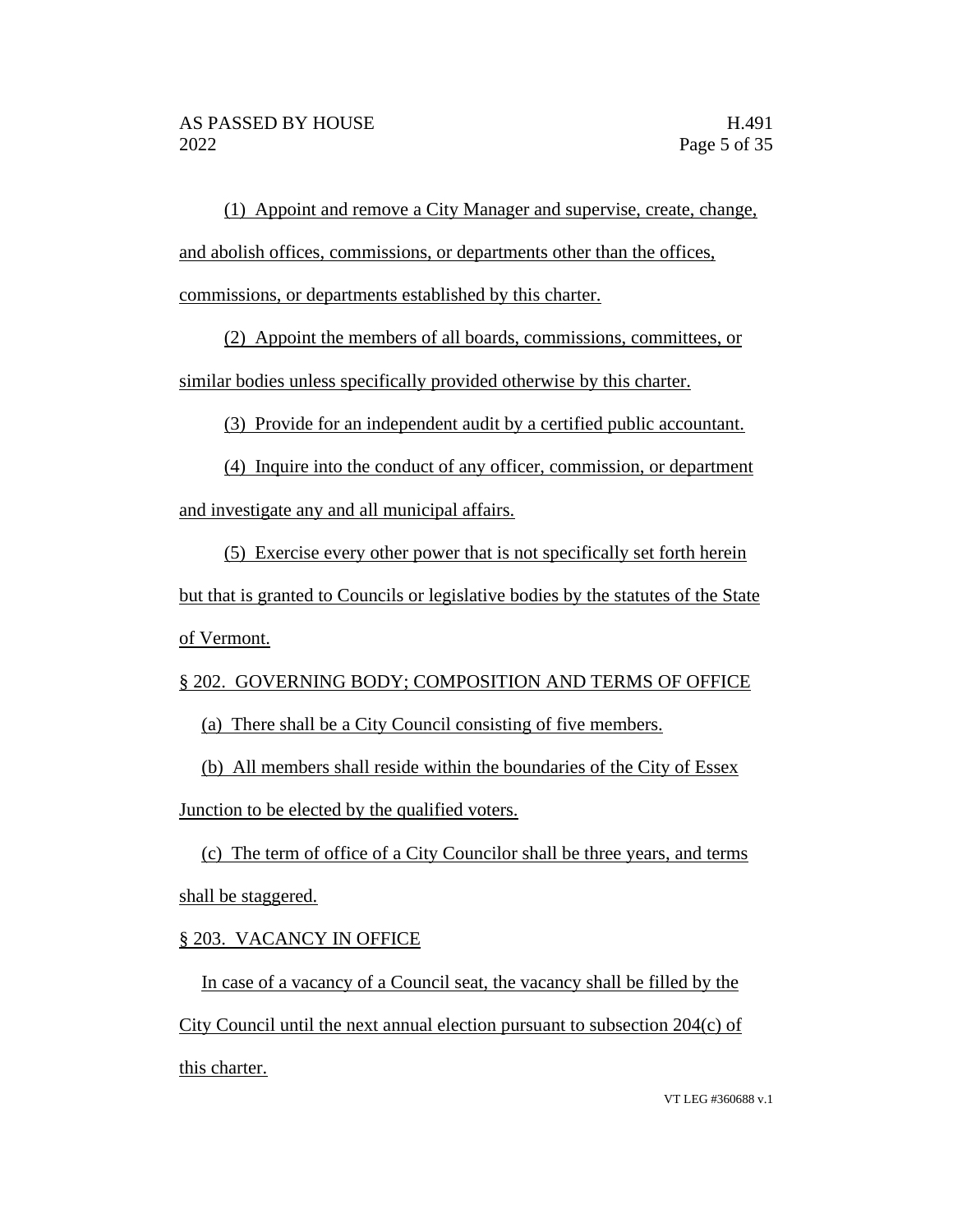#### § 204. ELECTION OF GOVERNING BODY OFFICERS

(a) The terms of the officers shall commence on the first day of the month following the month of election. At the first meeting of the month following the annual City meeting, the Council shall organize and elect a President, Vice President, and Clerk by a majority vote of the entire Council and shall file a certificate of the election for record in the office of the City Clerk.

(b) The President of the Council, or in the President's absence the Vice President, shall preside at all meetings of the Council and shall be recognized as the head of the City government for all ceremonial purposes.

(c) In the event of death, resignation, or incapacity of any Council member, the remaining members of the Council may appoint a person to fill that position until the next annual election. Incapacity shall be determined by a vote of the Council. Incapacity shall include the failure by any member of the board to attend at least 50 percent of the meetings of the board in any calendar year. At the next annual election, the vacancy shall be filled and the person so elected shall serve for the remainder of the term of office. In the event the Council is unable to agree upon an interim replacement until the next annual City election, a special election shall be held forthwith to fill the position.

(d) In the event that a Councilor is no longer a resident of the City prior to the expiration of the Councilor's term, the Councilor's office shall be deemed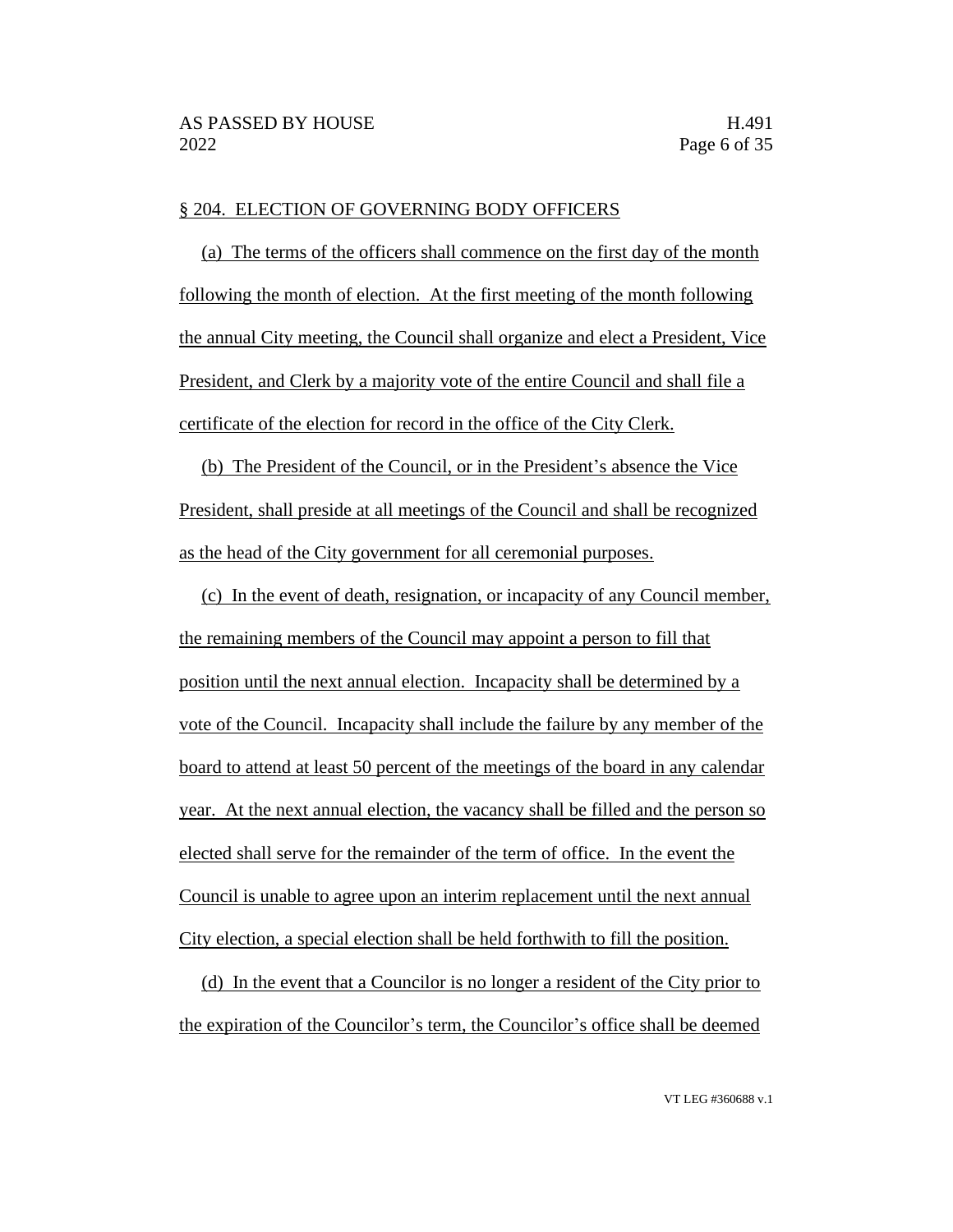vacant. The Council may appoint a person to fill the vacant office until a successor can be elected at the next annual election.

## § 205. COMPENSATION

(a) Compensation paid to the Council members shall be set by the voters at the annual meeting, with a minimum of \$1,500.00 a year each. Council members' compensation must be set forth as a separate item in the annual budget presented to the meeting. Council members may choose to forgo the compensation or a portion of the compensation.

(b) The City Council shall fix the compensation of all appointees and the City Manager. The Council shall review, approve, and ratify any collective bargaining agreements, which may be negotiated or fixed by the Manager or their designee.

# § 206. CONFLICT OF INTEREST; PROHIBITIONS

(a) Holding other office. No Council member shall hold any City employment during the term for which they were elected to the Council. A Council member may be appointed to represent the City on other boards except as pursuant to 17 V.S.A. § 2647. No former Council member shall hold any compensated appointive municipal office or employment, except for poll worker, until one year after the expiration of the term for which they were elected to the legislative body.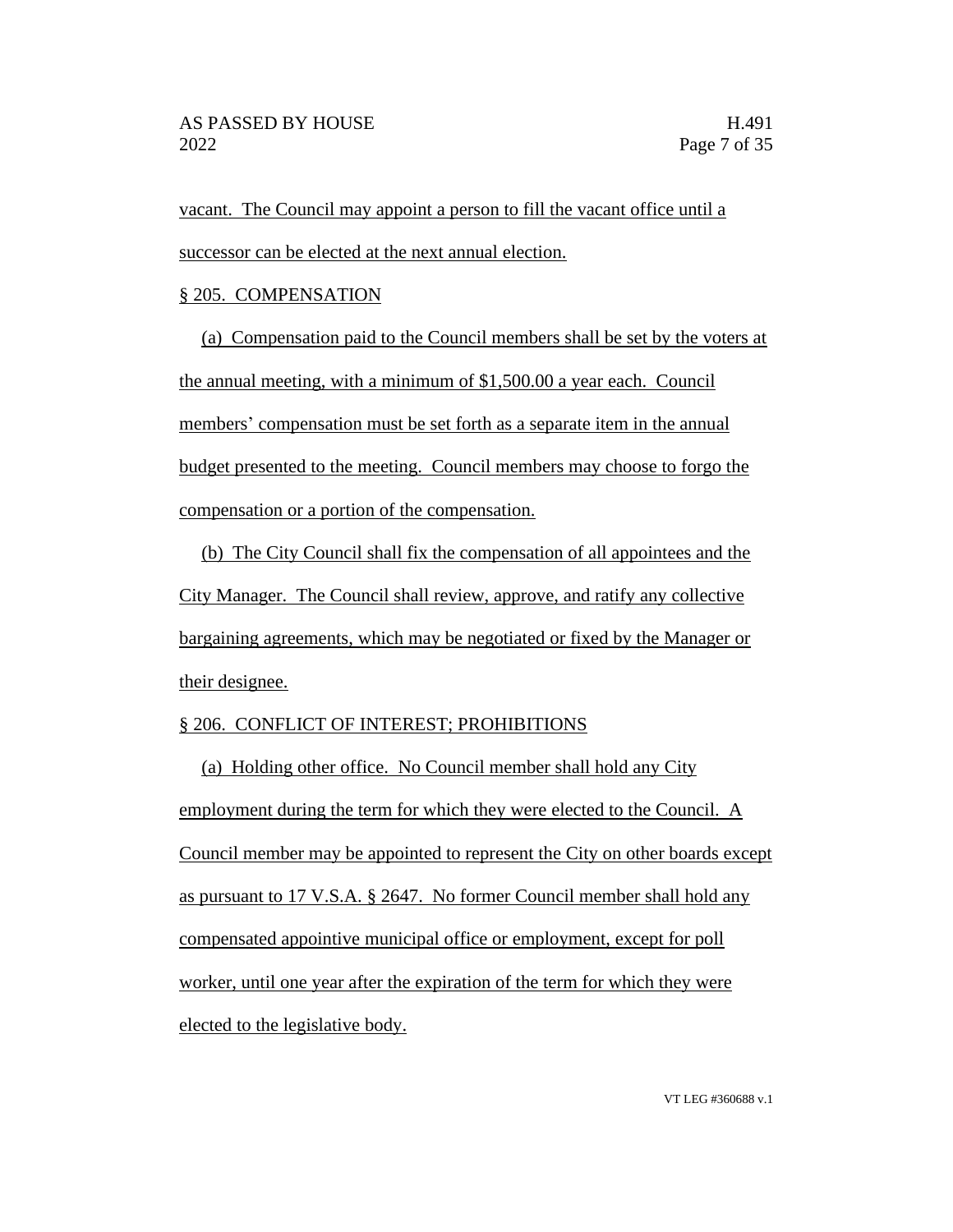(b) Appointments and removals. Neither the legislative body nor any of its members shall in any manner dictate the appointment or removal of any municipal administrative officers or employees whom the manager or any of the manager's subordinates are empowered to appoint. The legislative body may discuss with the Manager the appointment, performance, and removal of such officers and employees in executive session.

(c) Interference with administration. Except for the purpose of inquiries and investigations under subdivision 201(b)(4) of this charter, the legislative body or its members shall deal with the municipal officers and employees who are subject to the direction and supervision of the Manager solely through the Manager, and neither the legislative body nor its members shall give orders to any such officer or employee, either publicly or privately.

## § 207. GOVERNING BODY; MEETINGS

As soon as possible after the election of the President and Vice President, the Council shall fix the time and place of its regular meetings, and such meetings shall be held at least once a month.

#### § 208. SPECIAL CITY MEETINGS

Special City meetings shall be called in the manner provided by the laws of the State, and the voting on all questions shall be by the Australian ballot system.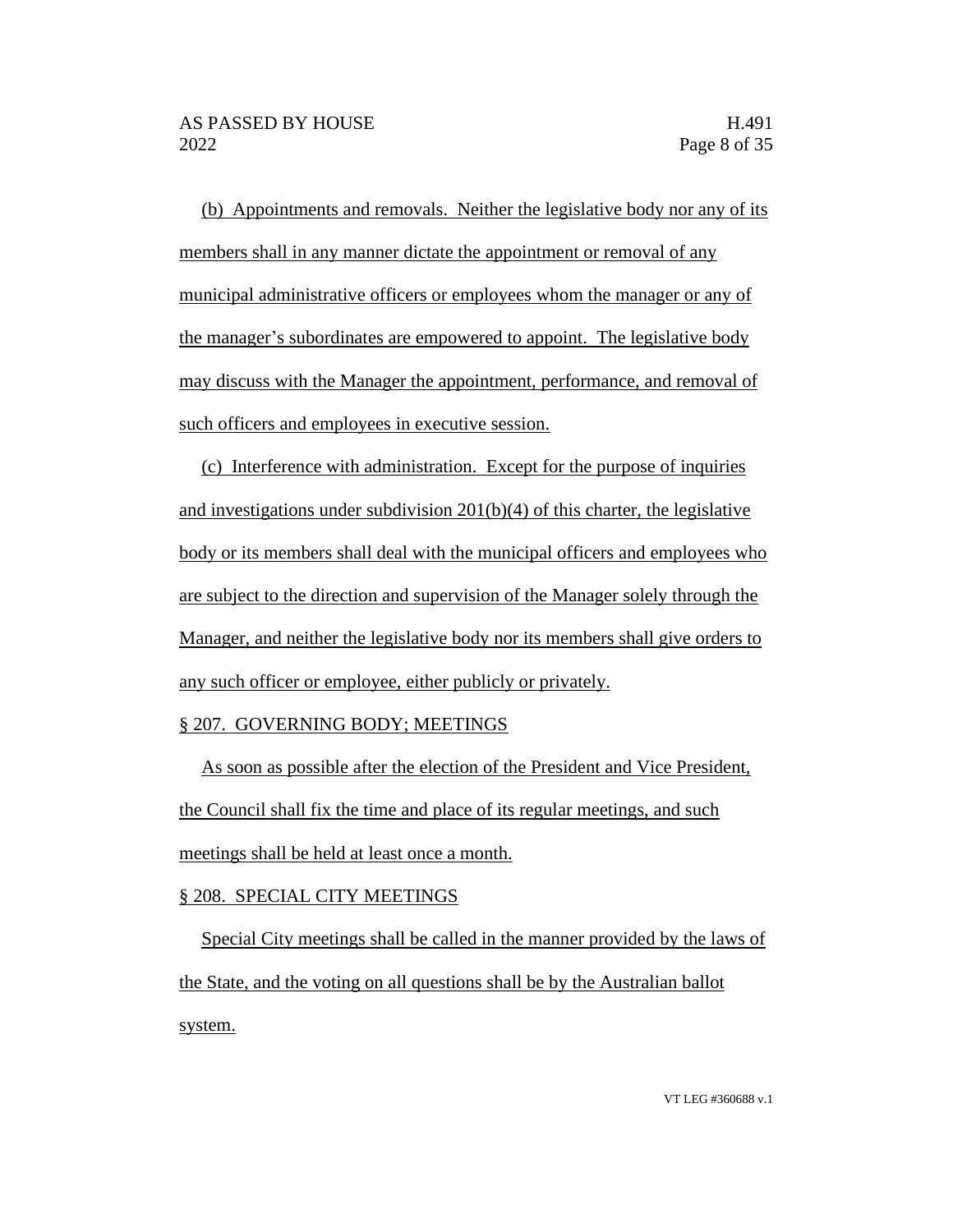## § 209. COUNCIL MEETINGS; PROCEDURE

(a) The Council shall determine its own rules and order of business.

(b) The presence of three members shall constitute a quorum. Three

affirmative votes shall be necessary to take binding Council action.

(c) In accordance with Vermont's Open Meeting Law, the Council shall keep minutes of its proceedings. The journalized minutes shall be a public record.

(d) All meetings of the Council shall be open to the public unless, by an affirmative vote of the majority of the members present, the Council shall vote that any particular session shall be an executive session or deliberative session in accordance with Vermont's Open Meeting Law.

# § 210. APPOINTMENTS

The Council shall have the power to appoint the members of all boards, commissions, committees, or similar bodies unless specifically provided otherwise by this charter. The terms of all appointments shall commence on the day after the day of appointment unless the appointment is to fill a vacancy in an office, in which case the term shall commence at the time of appointment.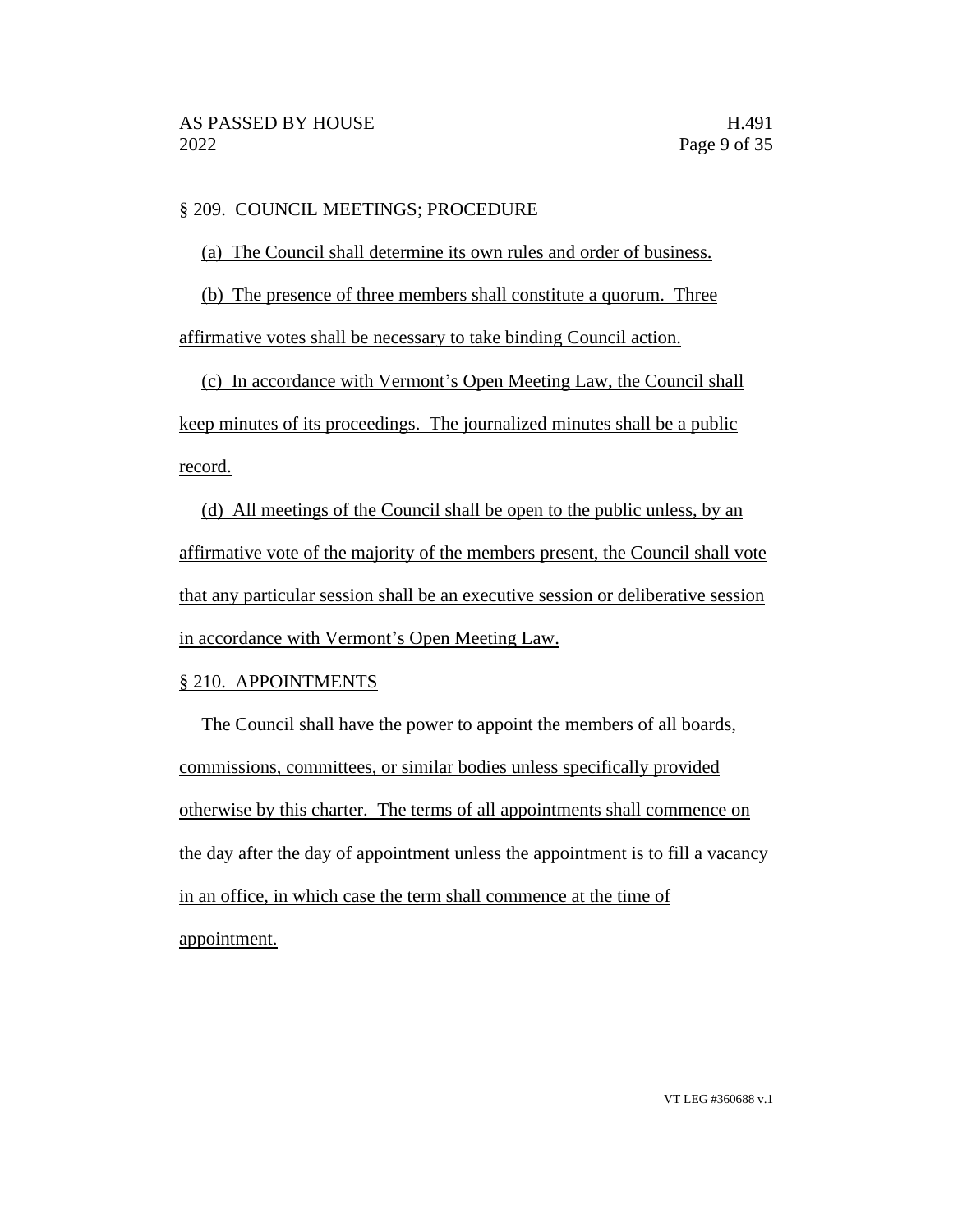## § 211. ADDITIONAL GOVERNING BODY PROVISIONS

(a) No claim for personal services shall be allowed to the officers elected at the annual meeting, except when compensation for such services is provided

for under the provisions of this charter or by the general law.

(b) The Council may authorize the sale or lease of any real or personal

estate belonging to the City.

## Subchapter 3. Other Elected Offices

## § 301. BROWNELL LIBRARY TRUSTEES

There shall be a five-member Board of Library Trustees who shall be elected to five-year terms using the Australian ballot system. Only qualified voters of the City of Essex Junction shall be eligible to hold the office of elected library trustee.

## § 302. MODERATOR

The voters at the City Annual Meeting shall elect a Moderator who shall preside at the next City Annual Meeting. The term of Moderator shall be one year. Only qualified voters of the City of Essex Junction shall be eligible to hold the office of Moderator.

# Subchapter 4. City Meetings

## § 401. CITY MEETINGS AND ELECTIONS

VT LEG #360688 v.1 (a) The voters shall at each annual meeting vote to set the date of the next annual meeting, at which time the voters shall vote for the election of officers,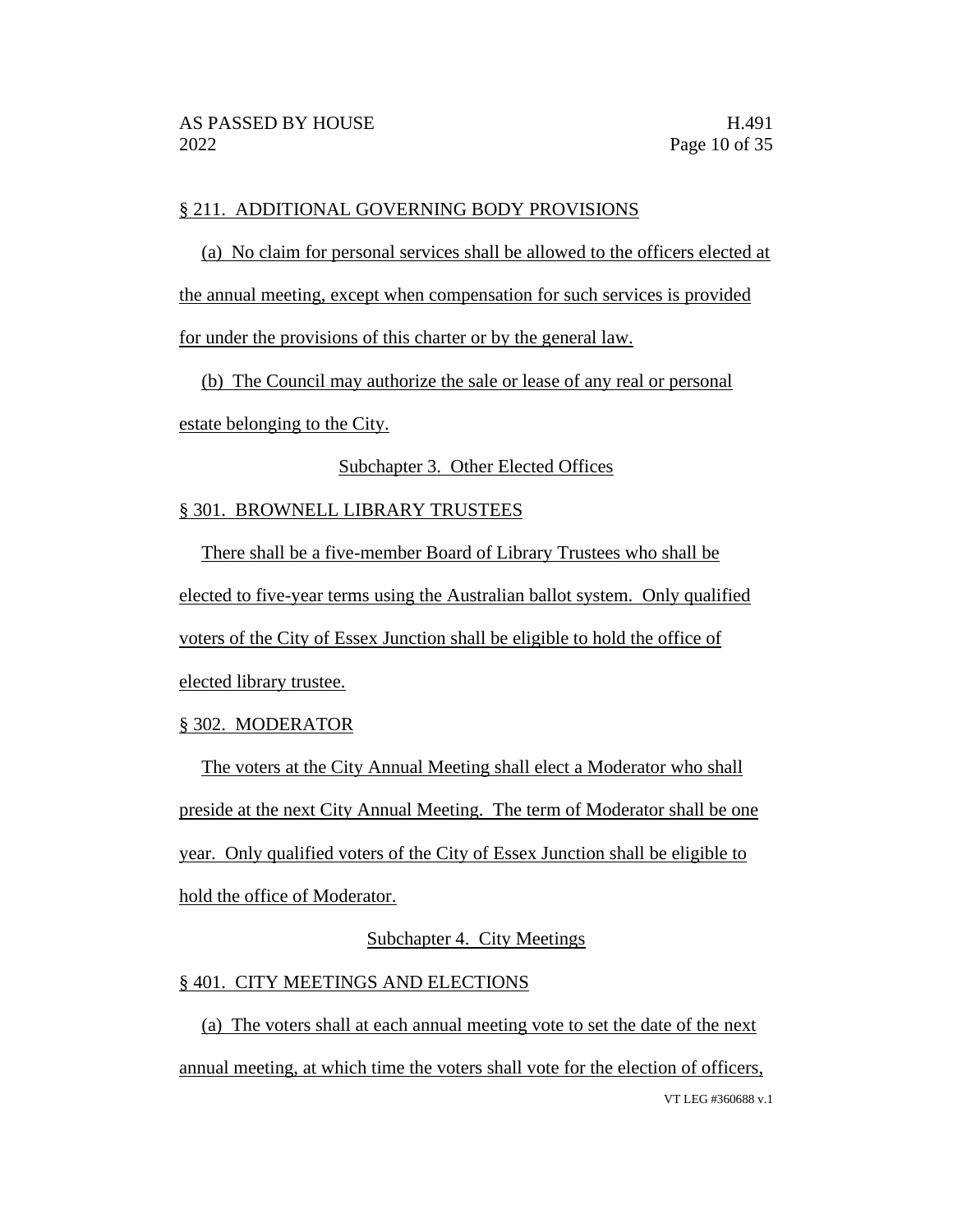the voting on the City budget, and any other business included in the warnings for the meetings.

(b) Provisions of the laws of the State of Vermont relating to the qualifications of electors, the manner of voting, the duties of elections officers, and all other particulars respective to preparation for, conducting, and management of elections, so far as they may be applicable, shall govern all municipal elections, and all general and special meetings, except as otherwise provided in this charter.

(c) The election of officers and the voting on all questions shall be by Australian ballot system. The City Clerk and Board of Civil Authority shall conduct elections in accordance with general laws of the State.

# Subchapter 5. Ordinances

# § 501. ADOPTION OF ORDINANCES

Ordinances shall be adopted in accordance with State law pursuant to 24 V.S.A. §§1972–1976, with the additional requirements noted in this subchapter.

# § 502. PUBLIC HEARING

(a) The Council shall hold a minimum of one public hearing prior to the adoption of any ordinance.

(b) At the time and place so advertised, or at any time and place to which the hearing may from time to time be adjourned, the ordinance shall be

VT LEG #360688 v.1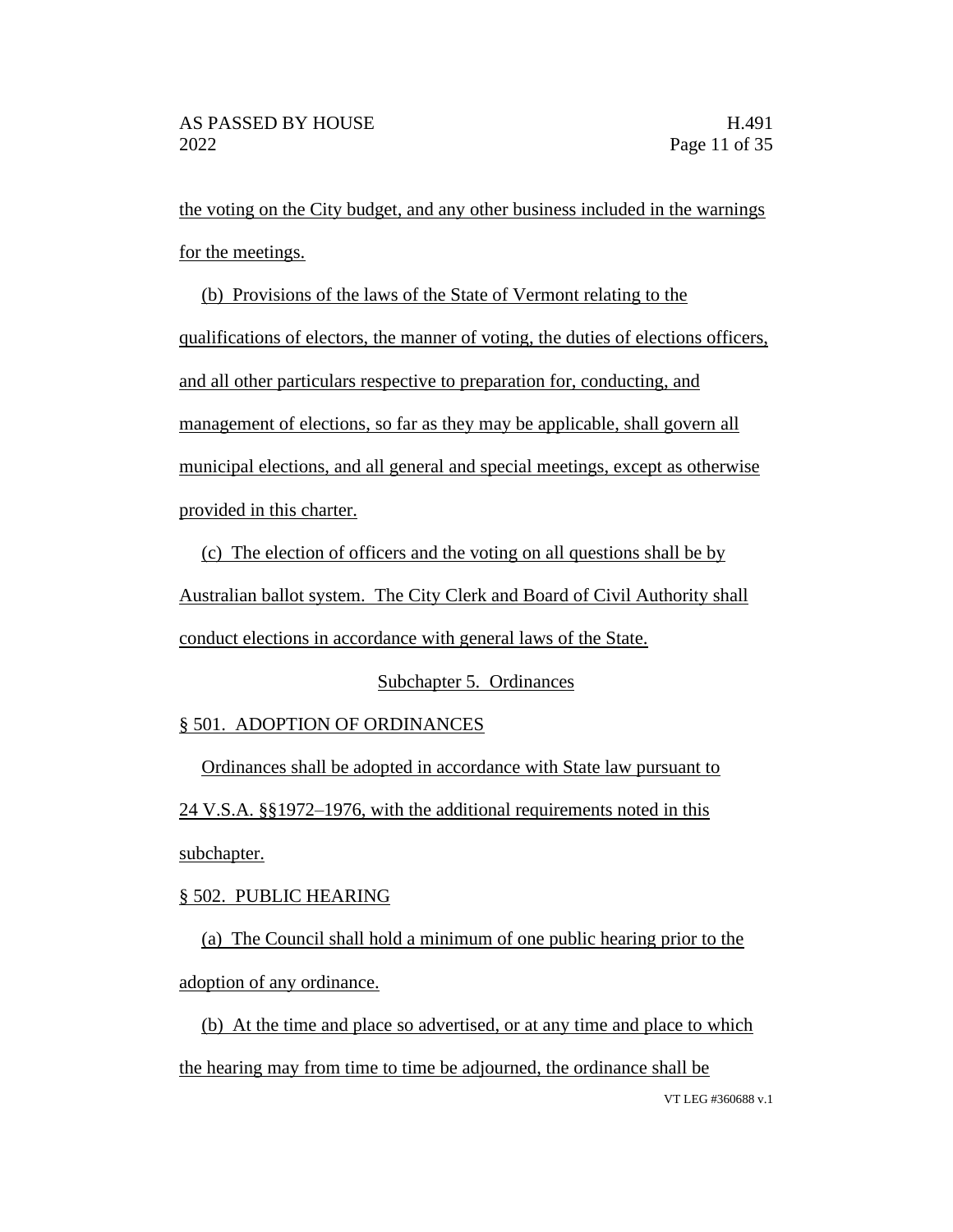introduced, and thereafter, all persons interested shall be given an opportunity to be heard.

(c) After the hearing, the Council may finally pass the ordinance with or without amendment, except that if the Council makes an amendment, it shall cause the amended ordinance to be published, pursuant to subsections (a) and (b) of this section with a notice of the time and place of a public hearing at which the amended ordinance will be further considered, which publication shall be at least three days prior to the public hearing. The Council may finally pass the amended ordinance or again amend it subject to the same procedures as outlined herein.

## § 503. EFFECTIVE DATE

Every ordinance shall become effective upon passage unless otherwise specified.

## § 504. RESCISSION OF ORDINANCES

VT LEG #360688 v.1 All ordinances shall be subject to rescission by a special or annual City meeting, as follows: If, within 44 days after final passage by the Council of any such ordinance, a petition signed by voters of the City not less in number than five percent of the qualified voters of the municipality is filed with the City Clerk requesting its reference to a special or annual City meeting, the Council shall fix the time and place of the meeting, which shall be within 60 days after the filing of the petition, and notice thereof shall be given in the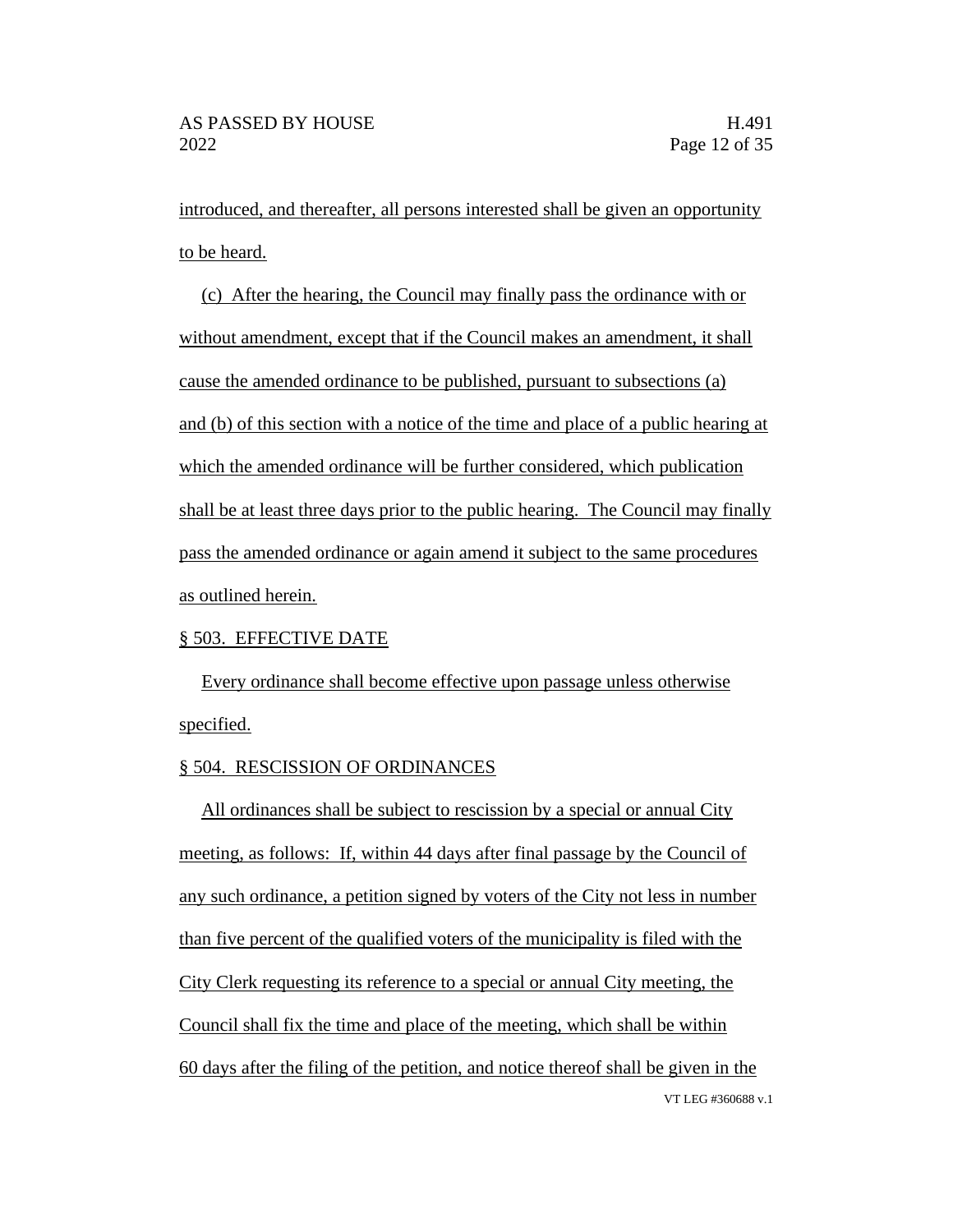manner provided by law in the calling of a special or annual City meeting. Voting shall be by Australian ballot. An ordinance so referred shall remain in effect upon the conclusion of the meeting unless a majority of those present and voting against the ordinance at the special or annual City meeting exceeds five percent in number of the qualified voters of the municipality.

# § 505. PETITION FOR ENACTMENT OF ORDINANCE; SPECIAL

#### MEETING

(a) Voters of the City may at any time petition for the enactment of any proposed lawful ordinance by filing the petition, including the text of the ordinance, with the City Clerk. The Council shall call a special City meeting (or include the ordinance as annual meeting business) to be held within 60 days after the date of the filing, unless prior to the meeting the ordinance shall be enacted by the Council. The warning for the meeting shall state the proposed ordinance in full or in concise summary and shall provide for an Australian ballot vote as to its enactment. The ordinance shall take effect on the 10th day after the conclusion of the meeting, provided that voters, constituting a majority of those voting thereon, shall have voted in the affirmative.

VT LEG #360688 v.1 (b) The proposed ordinance shall be examined by the City Attorney before being submitted to the special City meeting. The City Attorney is authorized, subject to the approval of the Council, to correct the ordinance so as to avoid repetitions, illegalities, and unconstitutional provisions and to ensure accuracy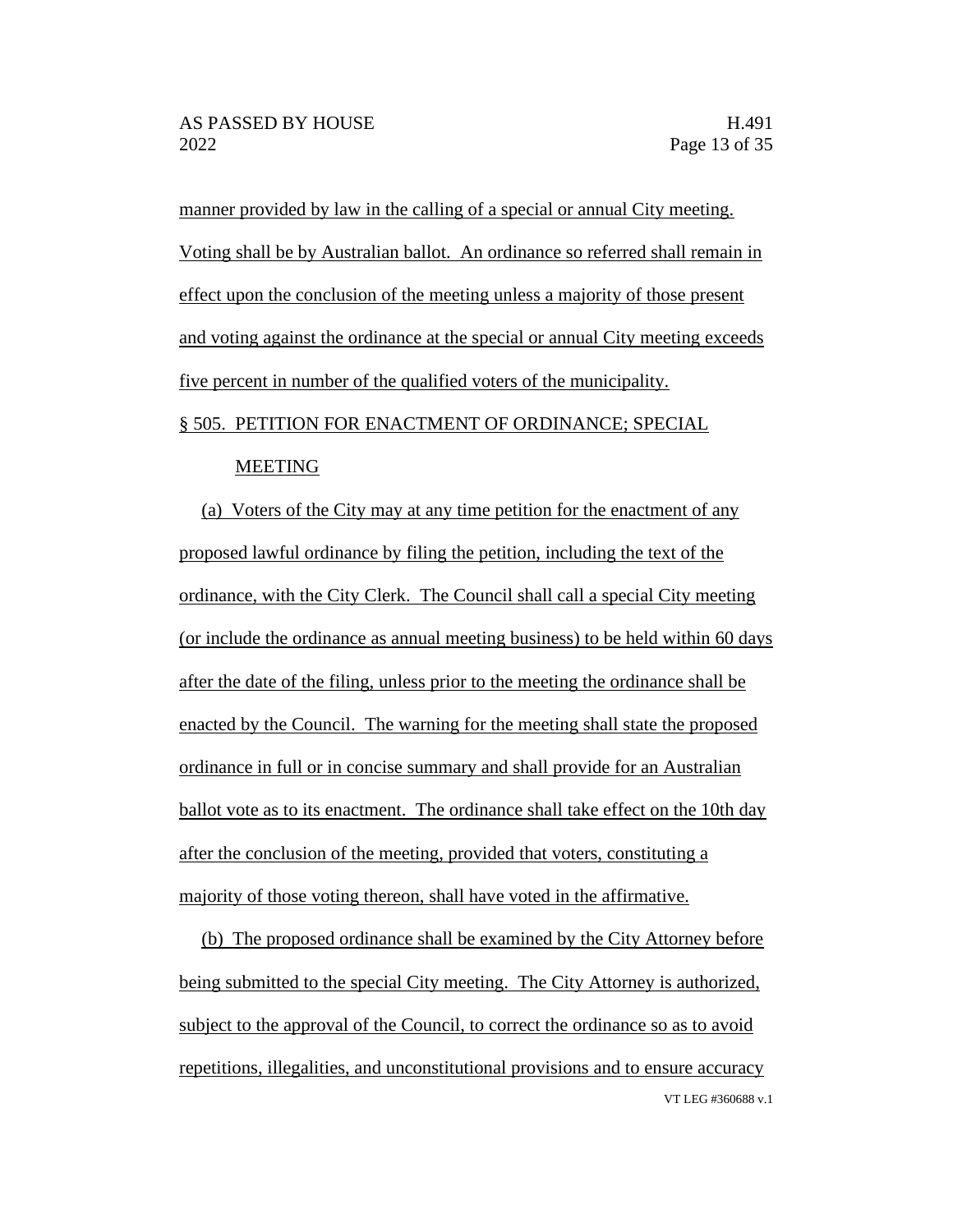in its text and references and clarity and precision in its phraseology, but the City Attorney shall not materially change its meaning and effect.

(c) The provisions of this section shall not apply to any appointments of officers, members of commissions, or boards made by the Council or to the appointment or designation of Council, or to rules governing the procedure of the Council.

# Subchapter 6. City Manager

# § 601. MANAGER; APPOINTMENT AND HIRING

The Council shall appoint a City Manager under and in accordance with Vermont Statutes Annotated.

## § 602. POWERS OF MANAGER

(a) The Manager shall be the chief administrative officer of the City of Essex Junction. The Manager shall be responsible to the Council for the administration of all City of Essex Junction affairs placed in the Manager's charge by or under this charter. The Manager shall have the following powers and duties in addition to those powers and duties delegated to municipal managers under the Vermont statutes.

VT LEG #360688 v.1 (b) The Manager shall appoint and, when the Manager deems it necessary for the good of the service, suspend or remove all City of Essex Junction employees, including the Treasurer, and other employees provided for by or under this charter for cause, except as otherwise provided by law, this charter,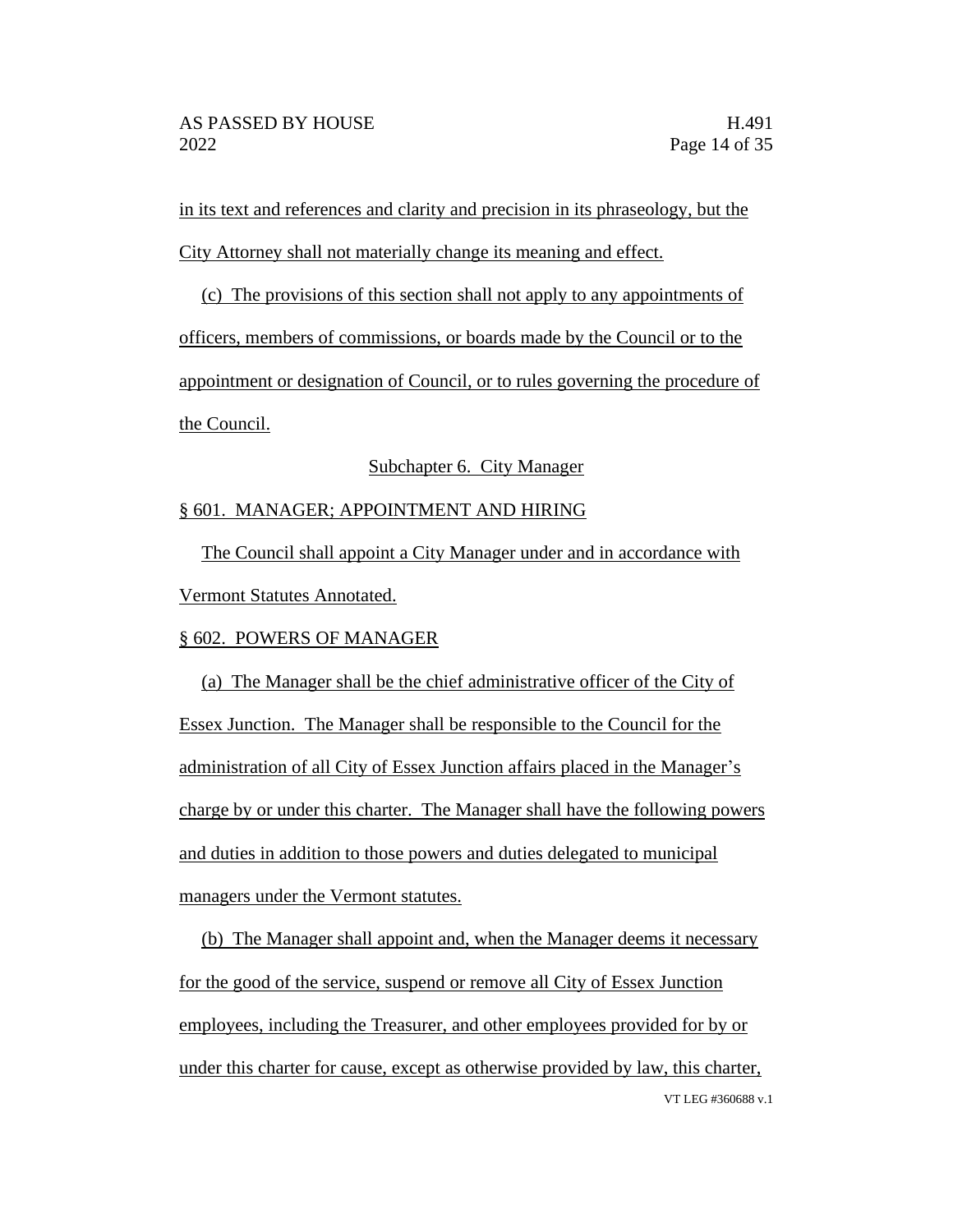collective bargaining unit contracts, or personnel rules adopted pursuant to this charter. The Manager may authorize any employee who is subject to the Manager's direction and supervision to exercise these powers with respect to subordinates in that employee's department, office, or agency. There shall be no discrimination in employment, in accordance with applicable State and federal laws, including 21 V.S.A. § 495. Appointments, lay-offs, suspensions, promotions, demotions, and removals shall be made primarily on the basis of training, experience, fitness, and performance of duties, in such manner as to ensure that the responsible administrative officer may secure efficient service.

(c) The Manager, or designee, shall direct and supervise the administration of all departments, offices, and agencies of the City of Essex Junction, except as otherwise provided by this charter or by law.

(d) The Manager shall recommend hiring of a City Attorney with Council approval and shall hire special attorneys as needed.

(e) The Manager or a staff member designated by the Manager shall attend all Council meetings and shall have the right to take part in discussion and make recommendations but may not vote. The Council may meet in executive session without the Manager for discussion of the Manager's performance or if the Manager is the subject of an investigation pursuant to subdivision  $201(b)(4)$  of this charter.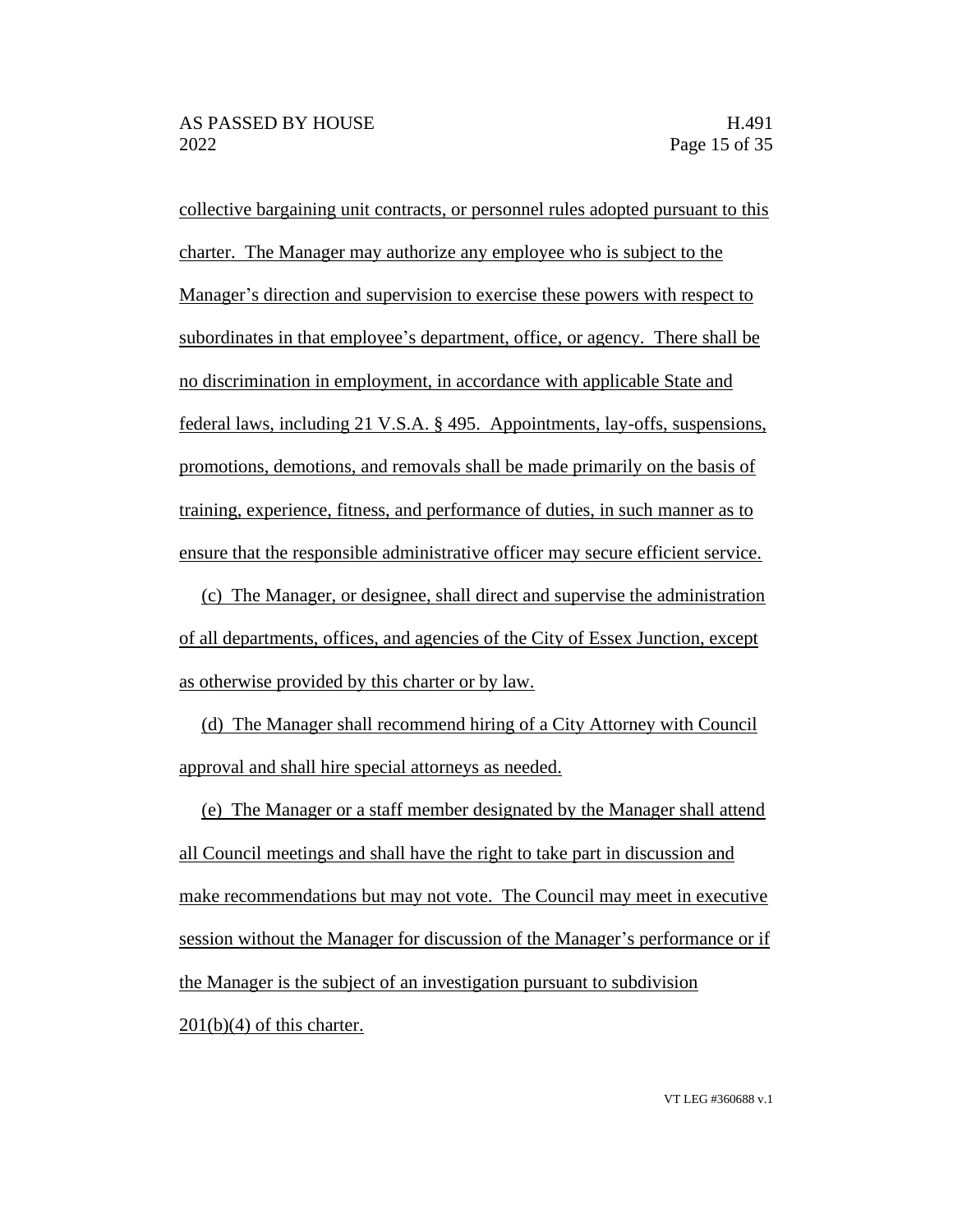(f) The Manager shall see that all laws, provisions of this charter, and acts of the Council, subject to enforcement by the Manager or by officers subject to the Manager's direction and supervision, are faithfully executed.

(g) The Manager shall prepare and submit the annual budget and capital program to the Council.

(h) The Manager shall submit to the Council and make available to the public a complete report on the finances and administrative activities of the City of Essex Junction as of the end of each fiscal year.

(i) The Manager shall make such other reports as the Council may require concerning the operations of the City of Essex Junction's departments, offices, and agencies subject to the Manager's direction and supervision.

(j) The Manager shall keep the Council fully advised as to the financial condition and future needs of the City of Essex Junction and make such recommendations to the Council concerning the affairs of the City of Essex Junction as the Manager deems desirable.

(k) The Manager shall be responsible for the enforcement of all City of Essex Junction ordinances and laws.

(l) The Manager may when advisable or proper delegate to subordinate officers and employees of the City of Essex Junction any duties conferred upon the Manager by this charter, the Vermont statutes, or the Council members.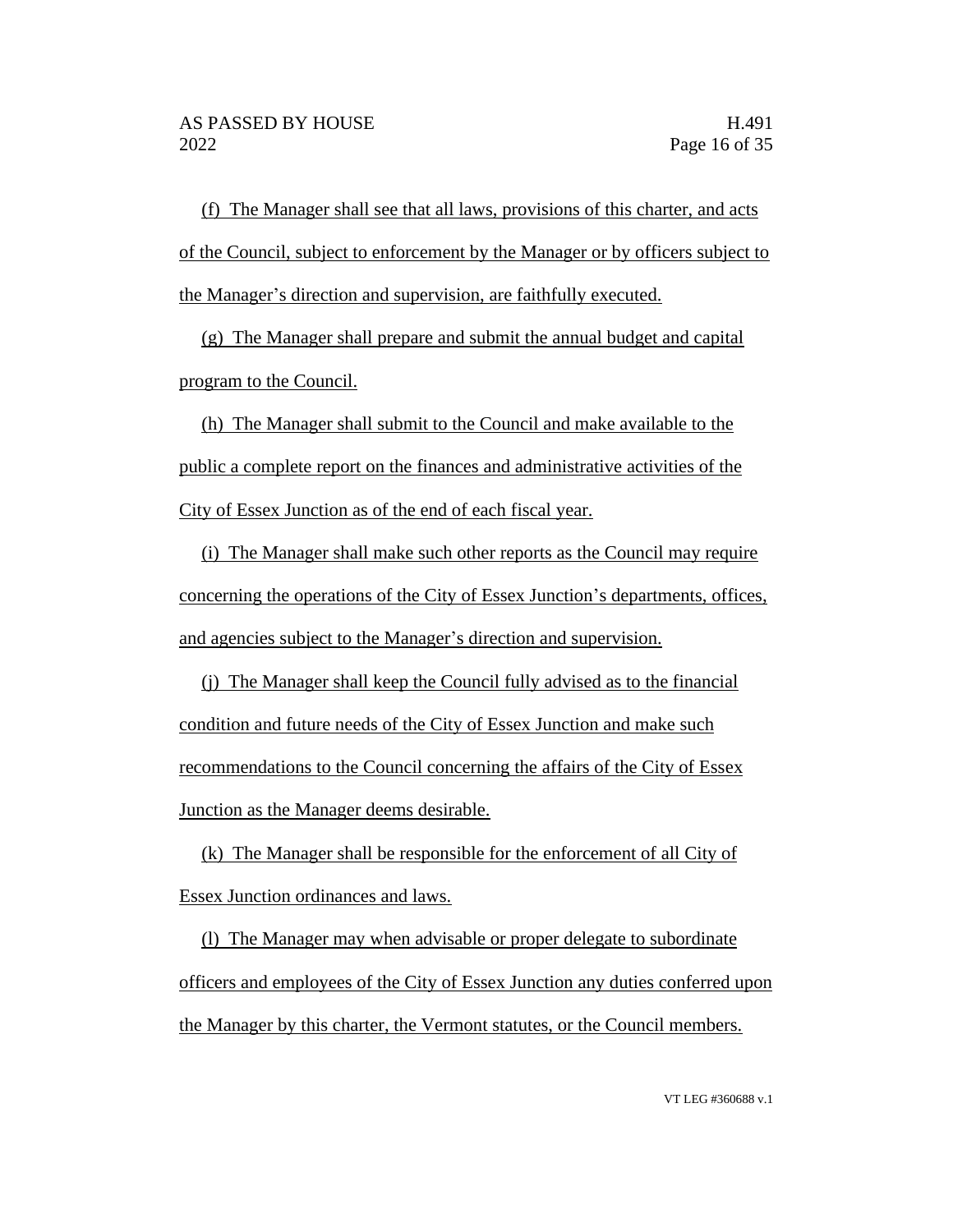(m) The Manager shall perform such other duties as are specified in this charter or in State law or as may be required by the Council.

(n) The Manager shall fix the compensation of City employees.

(o) The Manager shall recommend appointment of the City Clerk annually, with Council approval.

## § 603. MANAGER; REMOVAL; HEARING

The Council may remove the Manager from office for cause in accordance with the following procedures:

(1) The Council shall adopt by affirmative vote of a majority of all its members a preliminary resolution that must state the reasons for removal and may suspend the Manager from duty for a period not to exceed 45 days. Within three days after the vote, a copy of the resolution shall be delivered to the Manager.

(2) Within five days after a copy of the resolution is delivered to the Manager, the Manager may file with the Council a written request for a hearing; the hearing shall be in a public or executive session by choice of the Manager. This hearing shall be held at a special Council meeting not earlier than 15 days nor later than 30 days after the request is filed. The Manager may file with the Council a written reply not later than five days before the hearing.

(3) The Council may adopt a final resolution of removal, which may be made effective immediately, by affirmative vote of a majority of all its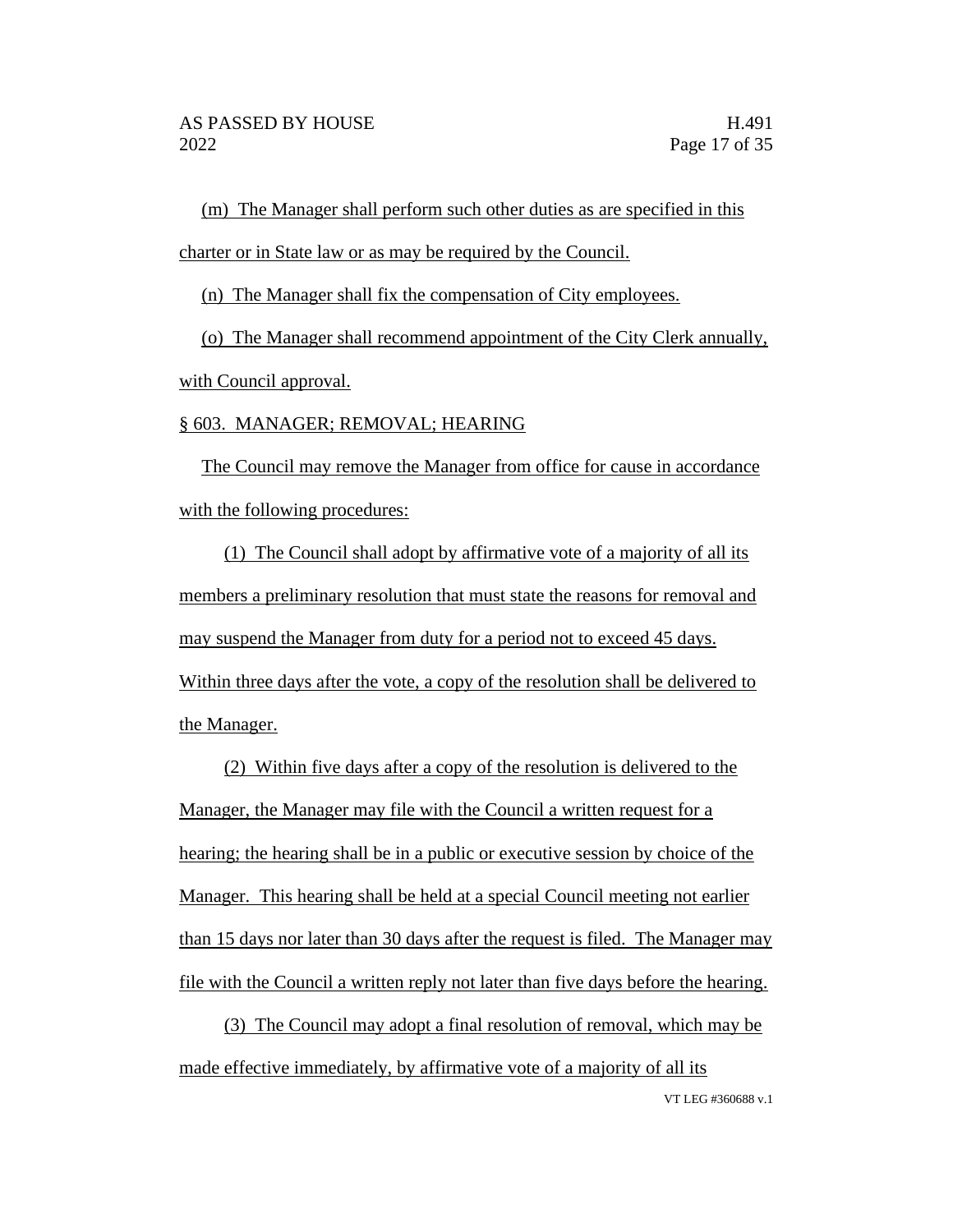members at any time after five days from the date when a copy of the preliminary resolution was delivered to the Manager, if the Manager has not requested a public hearing, or at any time after the public hearing, if the Manager has requested one.

# § 604. VACANCY IN OFFICE OF CITY MANAGER

The Manager, by letter filed with the City Clerk, may appoint a staff member to perform the Manager's duties in the event of the Manager's absence due to disability, incapacitation, or vacation unless the Manager has previously appointed a staff member as assistant manager or deputy manager, who would automatically assume the Manager's responsibilities in the Manager's absence. If the Manager fails to make such designations, the Council may by resolution appoint an officer or employee of the City to perform the duties of the Manager until the Manager is able to return to duty. Subchapter 7. Boards and Commissions

§ 701. BOARD OF CIVIL AUTHORITY

The Board of Civil Authority shall be defined by 17 VSA § 2103(5).

# § 702. BOARD OF ABATEMENT OF TAXES

The Board of Civil Authority shall constitute a Board of Abatement as provided by law. The Board of Abatement shall meet and discharge its duties as required by the applicable statutory provisions.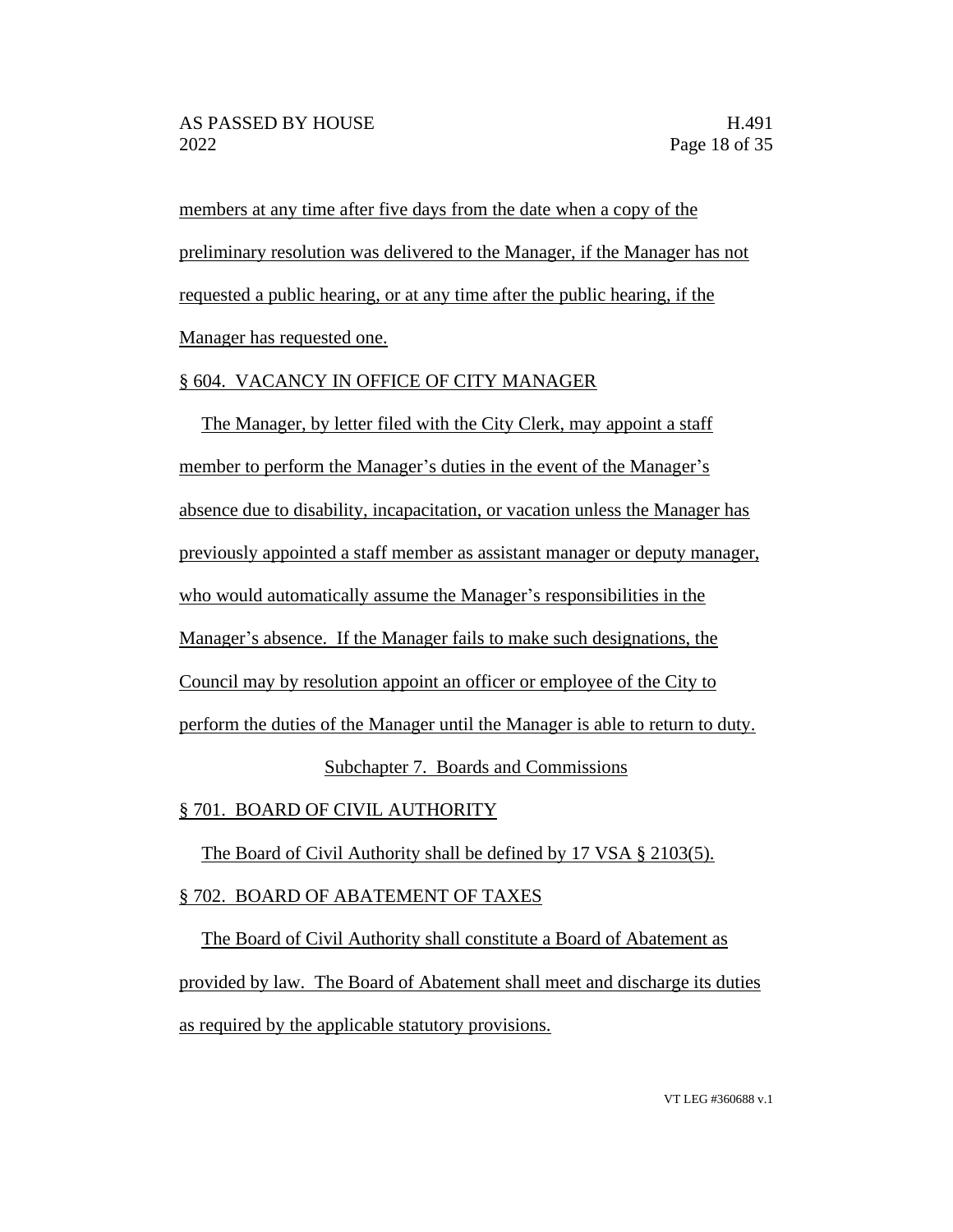#### § 703. PLANNING COMMISSION

There shall be a Planning Commission, and its powers, obligations, and operation shall be under and in accordance with Vermont Statutes Annotated, as amended, and members will be appointed by the City Council from among the qualified voters of the City. Members of the Commission shall hold no other City office. The City Council shall have the authority pursuant to 24 V.S.A. §4323(a) to set the terms of the Planning Commission members. § 704. DEVELOPMENT REVIEW BOARD

A Development Review Board shall be established, and its powers, obligations, and operation shall be under and in accordance with Vermont Statutes Annotated, as amended, and members will be appointed by the City Council for terms of three years from among the qualified voters of the City. § 705. BROWNELL LIBRARY TRUSTEES

VT LEG #360688 v.1 The Brownell Library Board of Library Trustees that holds office at the time of enactment of this charter shall serve until their terms are completed. Any existing policies of the Library Trustees at the time of the enactment of this charter shall become the policies of the new Brownell Library Board of Trustees. The five permanent, self-perpetuating Library Trustees shall function in accordance with the terms of the Brownell Trust agreement dated May 25, 1925. The Library Trustees shall have the authority to establish any new policy for the operation of the Library or repeal or replace any existing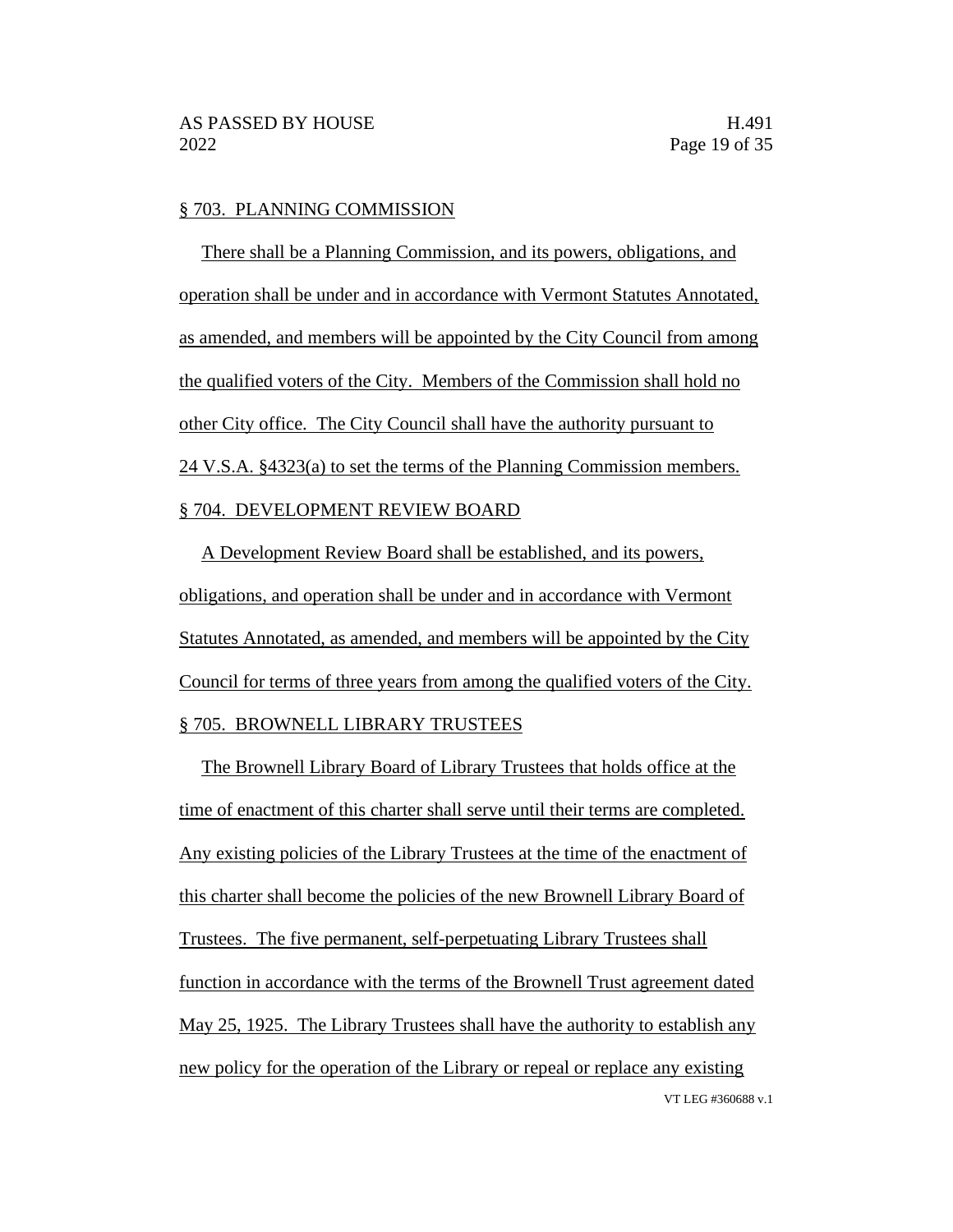policy and shall otherwise act in conformance with the Vermont statutes. Notwithstanding the forgoing, the Library is required to follow all financial and personnel policies adopted by the City Council.

Subchapter 8. Administrative Departments

#### § 801. PERSONNEL ADMINISTRATION AND BENEFITS

(a) The Manager or the Manager's appointee shall be the personnel director. The Manager shall maintain personnel rules and regulations protecting the interests of the City and of the employees. These rules and regulations must be approved by the Council and shall include the procedure for amending them and for placing them into practice. Each employee shall receive a copy of the rules and regulations when the employee is hired.

(b) The rules and regulations may deal with the following subjects or with other similar matters of personnel administration: job classification, jobs to be filled, tenure, retirement, pensions, leaves of absence, vacations, holidays, hours and days of work, group insurance, salary plans, rules governing hiring, temporary appointments, lay-off, reinstatement, promotion, transfer, demotion, settlement of disputes, dismissal, probationary periods, permanent or continuing status, in-service training, injury, employee records, and further regulations concerning the hearing of appeals.

(c) No person in the service of the City shall either directly or indirectly give, render, pay, or receive any service or other valuable thing for or on

VT LEG #360688 v.1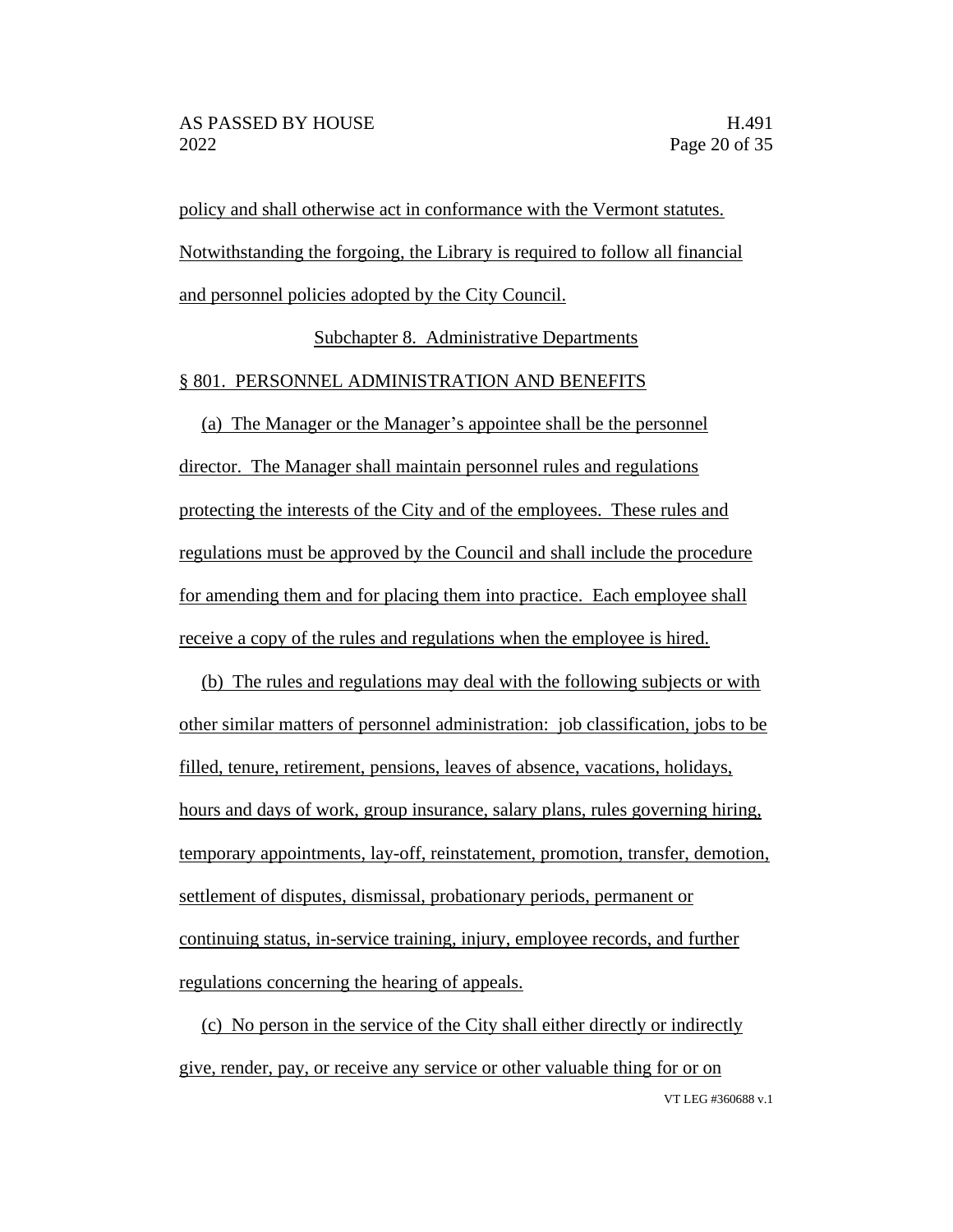account of or in connection with any appointment, proposed appointment, promotion, or proposed promotion.

# § 802. REAL ESTATE ASSESSOR

There shall be either a real estate Assessor who is a certified real estate appraiser or an independent appraisal firm, headed by a certified real estate appraiser, appointed by the Manager that shall carry out the duties of assessor in the same manner and be subject to all of the same liabilities prescribed for listers under the law of the State of Vermont in assessing property within the City of Essex Junction and that shall establish the grand list thereof and shall return such list to the City Clerk within the time required by State statute.

# § 803. APPRAISAL OF PROPERTY

Appraisals shall be reviewed periodically and kept up to date.

# § 804. APPRAISAL OF BUSINESS PROPERTY FOR TAX PURPOSES

Appraisal of business personal property shall be in accordance with the provisions of 32 V.S.A. § 3618, as the same may from time to time be amended, provided that all business personal property acquired by a taxpayer after September 30, 1995, shall be exempt from tax.

§ 805. PURPOSE

The purpose of appointing an Assessor is in lieu of the election of listers. The City shall be governed by, and each taxpayer shall have rights granted by,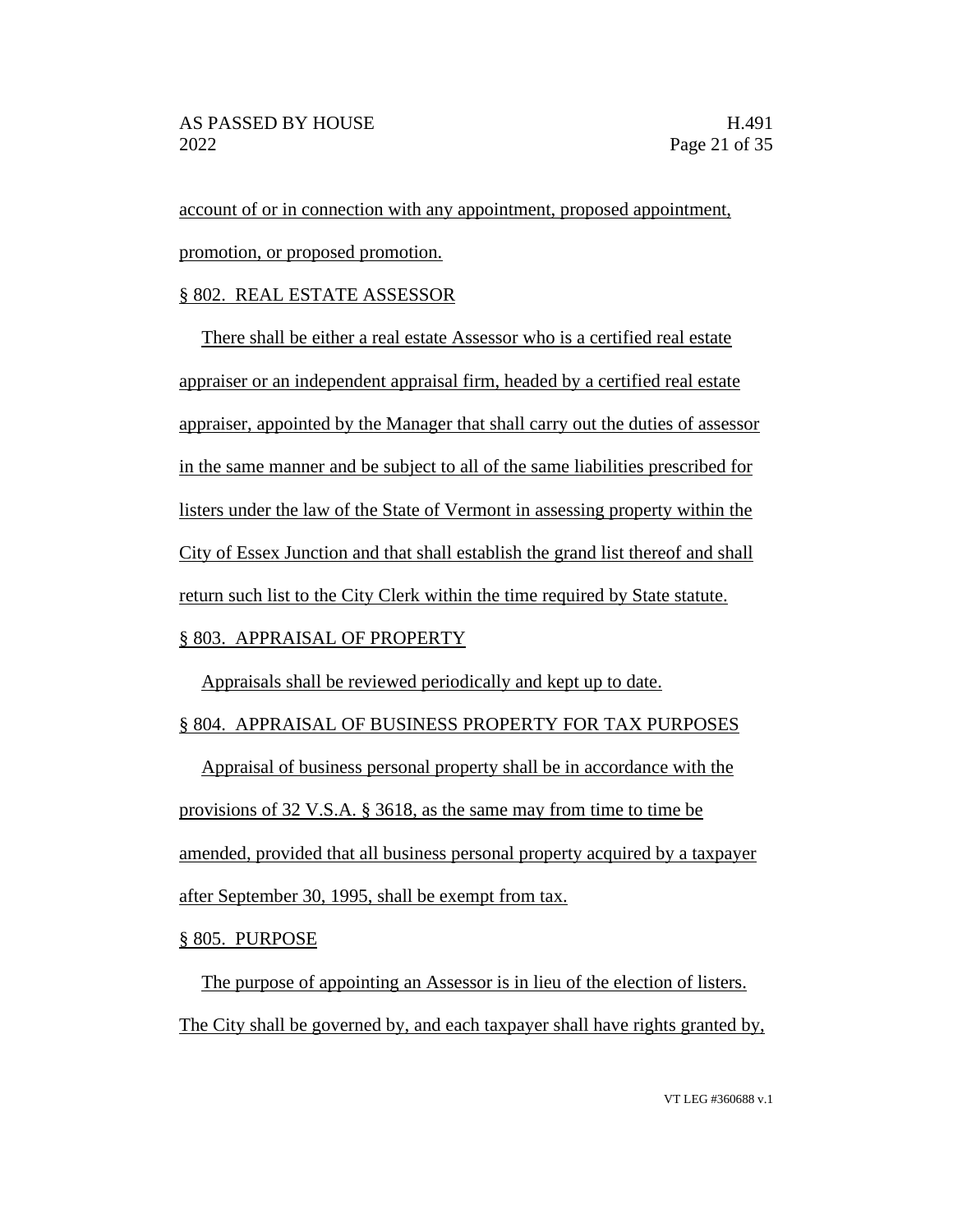the applicable State statutes concerning real and personal property taxation, appeal therefrom, and other statutes concerning taxation.

Subchapter 9. Budget Process

# § 901. FISCAL YEAR

The fiscal year of the City shall begin on the first day of July and end on the last day of June of each calendar year. The fiscal year shall constitute the budget and accounting year as used in this charter.

# § 902. ANNUAL MUNICIPAL BUDGET

With support from the finance department, the Manager shall submit to the Council a budget for review before the annual City Meeting or at such previous time as may be directed by the Council. The budget shall contain:

(1) an estimate of the financial condition of the City as of the end of the fiscal year;

(2) an itemized statement of appropriations recommended for current expenses, and for capital improvements, during the next fiscal year, with comparative statements of appropriations and estimated expenditures for the current fiscal year and actual appropriations and expenditures for the immediate preceding fiscal year;

VT LEG #360688 v.1 (3) an itemized statement of estimated revenues from all sources, other than taxation, for the next fiscal year and comparative figures of tax and other sources of revenue for the current and immediate preceding fiscal years;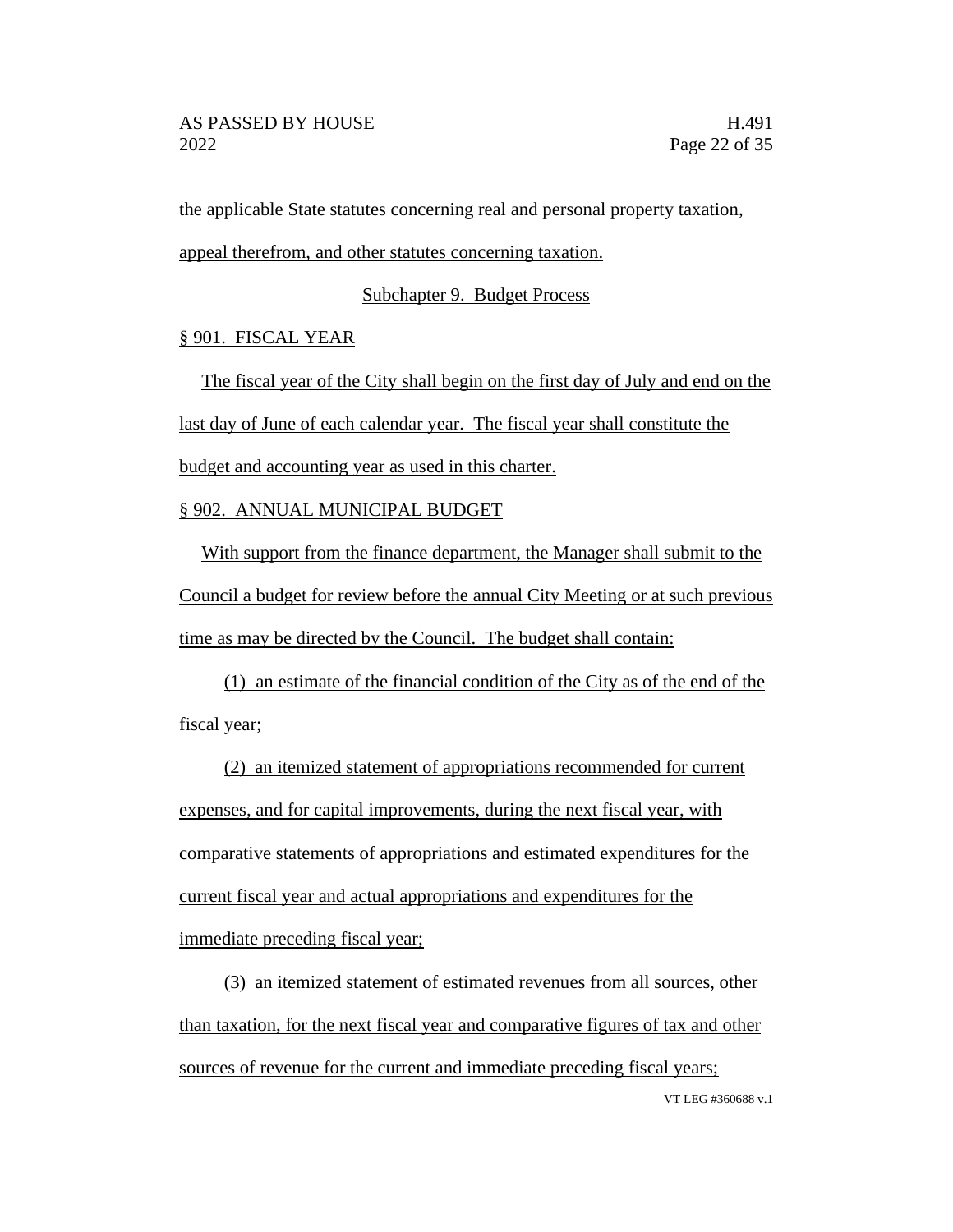(4) a capital budget for not fewer than the next five fiscal years, showing anticipated capital expenditures, financing, and tax requirements; and

(5) such other information as may be required by the Council.

## § 903. GOVERNING BODY'S ACTION ON BUDGET

The Council shall review and approve the recommended budget with or without change. The budget shall be published not later than two weeks after its preliminary adoption by the Council. The Council shall fix the time and place for holding a public hearing for the budget and shall give public notice of the hearing.

## § 904. BUDGET MEETING; WARNING

(a) The Council shall hold at least one public hearing at least 30 days prior to the annual meeting to present and explain its proposed budget and shall give a public notice of such hearing.

(b) The Manager shall, not less than 30 days prior to the annual meeting, make available the Council's recommended budget and the final warning of the pending annual meeting.

(c) The annual City report shall be made available to the legal voters of the City not later than 10 days prior to the annual meeting.

## § 905. APPROPRIATION AND TRANSFERS

VT LEG #360688 v.1 (a) An annual budget shall be adopted at the City Meeting by the vote of a majority of eligible voters by Australian ballot in accordance with section 401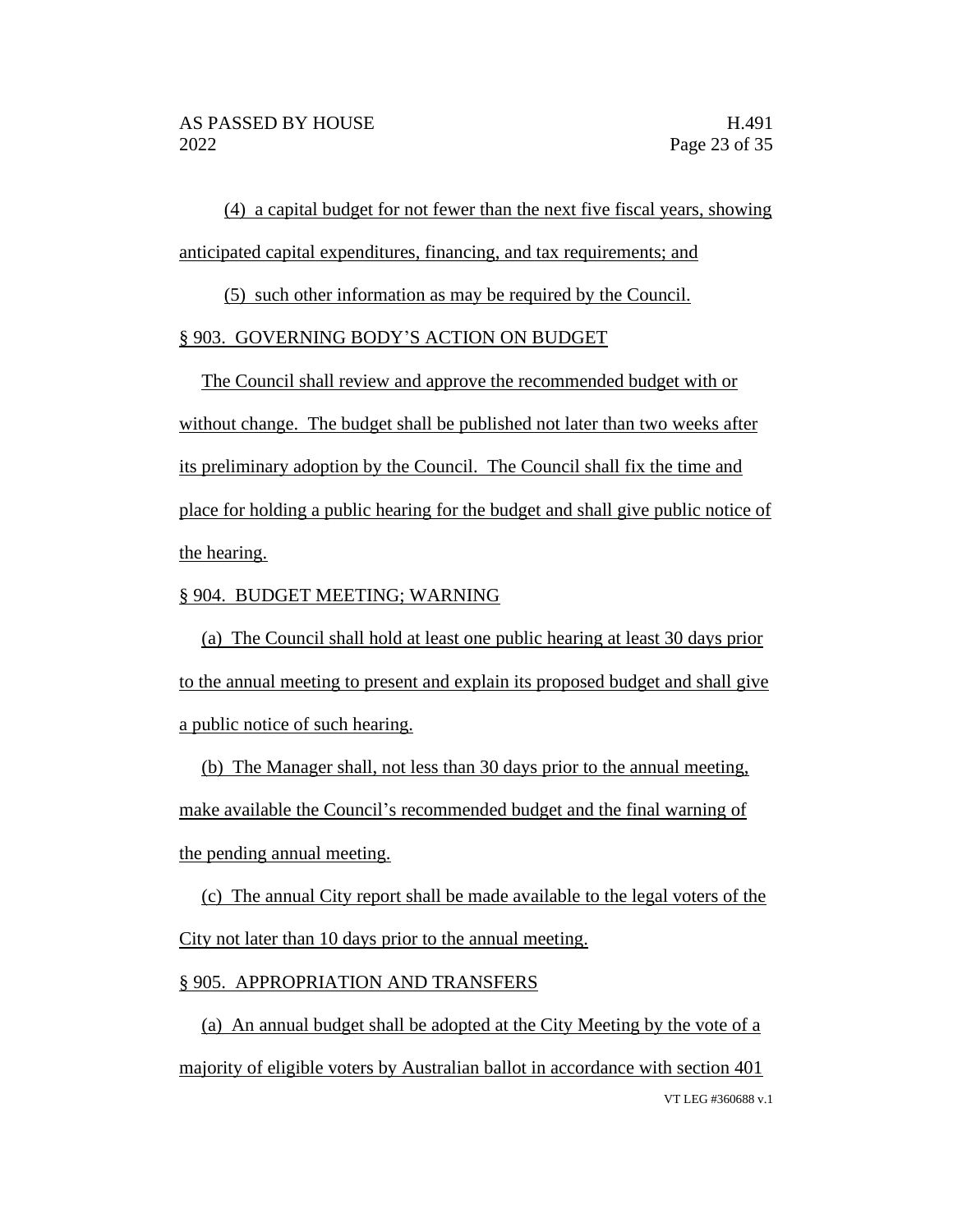of this charter. If, after the total budget has been appropriated, the Council finds additional appropriations necessary, the appropriations shall be made and reported at the next City Meeting as a specific item. The appropriations shall only be made in special circumstances or situations of an emergency nature. No specific explanation need be given for any normal annual operating expense in any office, department, or agency that may be increased over the budget amount by an amount not more than 10 percent of the office's, department's, or agency's budget.

(b) From the effective date of the budget, the amounts stated therein, as approved by the voters, become appropriated to the several agencies and purposes therein named.

(c) The Manager may at any time transfer an unencumbered appropriation balance or portion thereof between general classifications of expenditures within an office, department, or agency. At the request of the Manager, the Council may, by resolution, transfer any unencumbered appropriation balance or portion thereof within the Council budget from one department, office, or agency to another.

(d) Notwithstanding the above, no unexpended balance in any appropriation not included in the Council budget shall be transferred or used for any other purpose.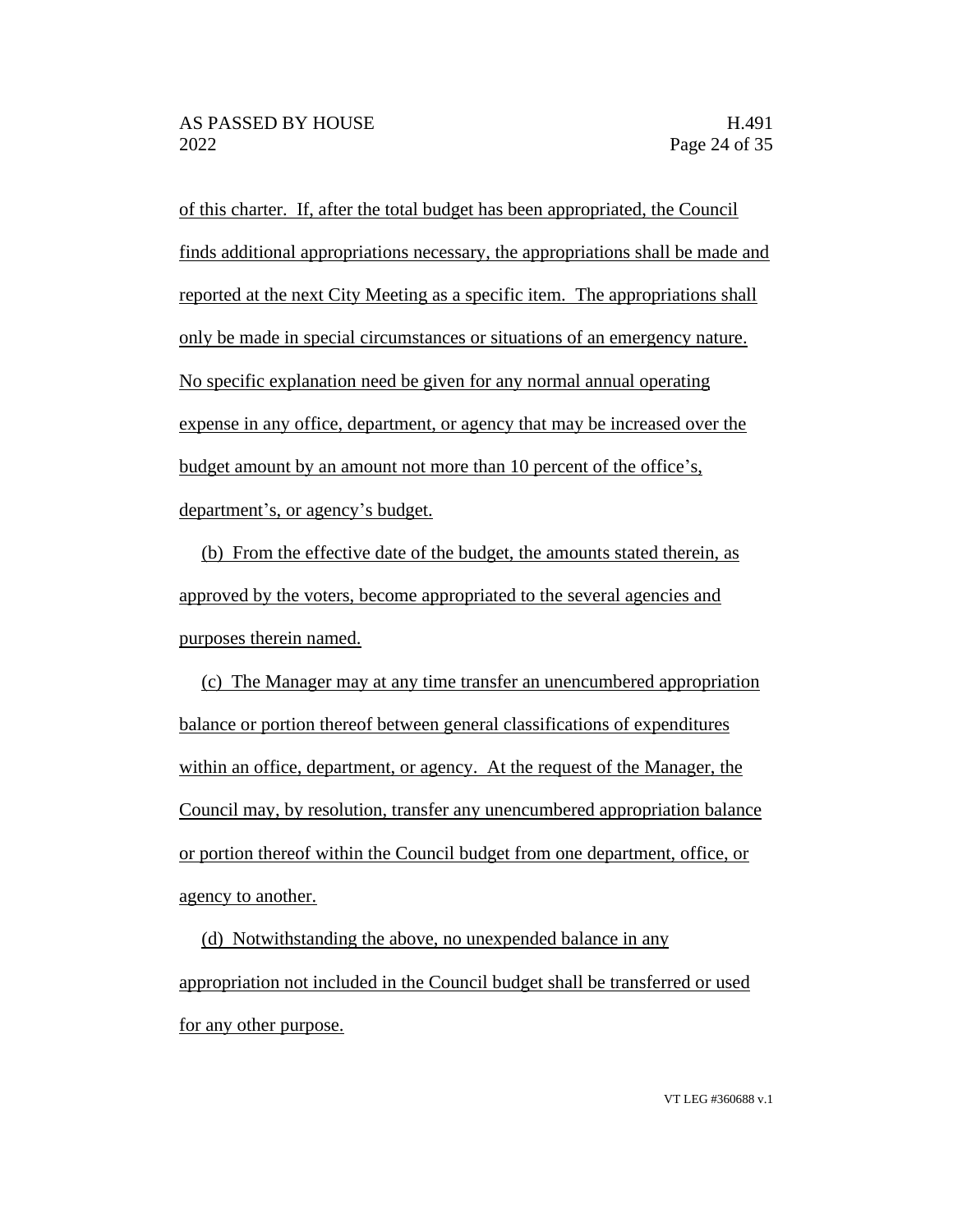## § 906. AMOUNT TO BE RAISED BY TAXATION

Upon passage of the budget by the voters, the amounts stated therein as the amount to be raised by taxes shall constitute a determination of the amount of the levy for the purposes of the City in the corresponding tax year, and the Council shall levy such taxes on the grand list as prepared by the assessor for the corresponding tax year.

## Subchapter 10. Taxation

## § 1001. TAXES ON REAL PROPERTY

Taxes on real property shall be paid in equal installments on March 15 and

September 15. The Council shall send notice to taxpayers not less than

30 days prior to when taxes are due.

## § 1002. PENALTY

An additional charge of eight percent shall be added to any tax not paid on or before the dates specified in section 1001 of this charter, and interest as authorized by Vermont statutes.

## § 1003. ASSESSMENT AND TAXATION AGREEMENT

VT LEG #360688 v.1 The Council is authorized and empowered to negotiate and execute assessment and taxation agreements between the City and a taxpayer or taxpayers within the City of Essex Junction consistent with applicable requirements of the Vermont Constitution. This section shall not be construed to supersede any provision of State law relating to the education property tax.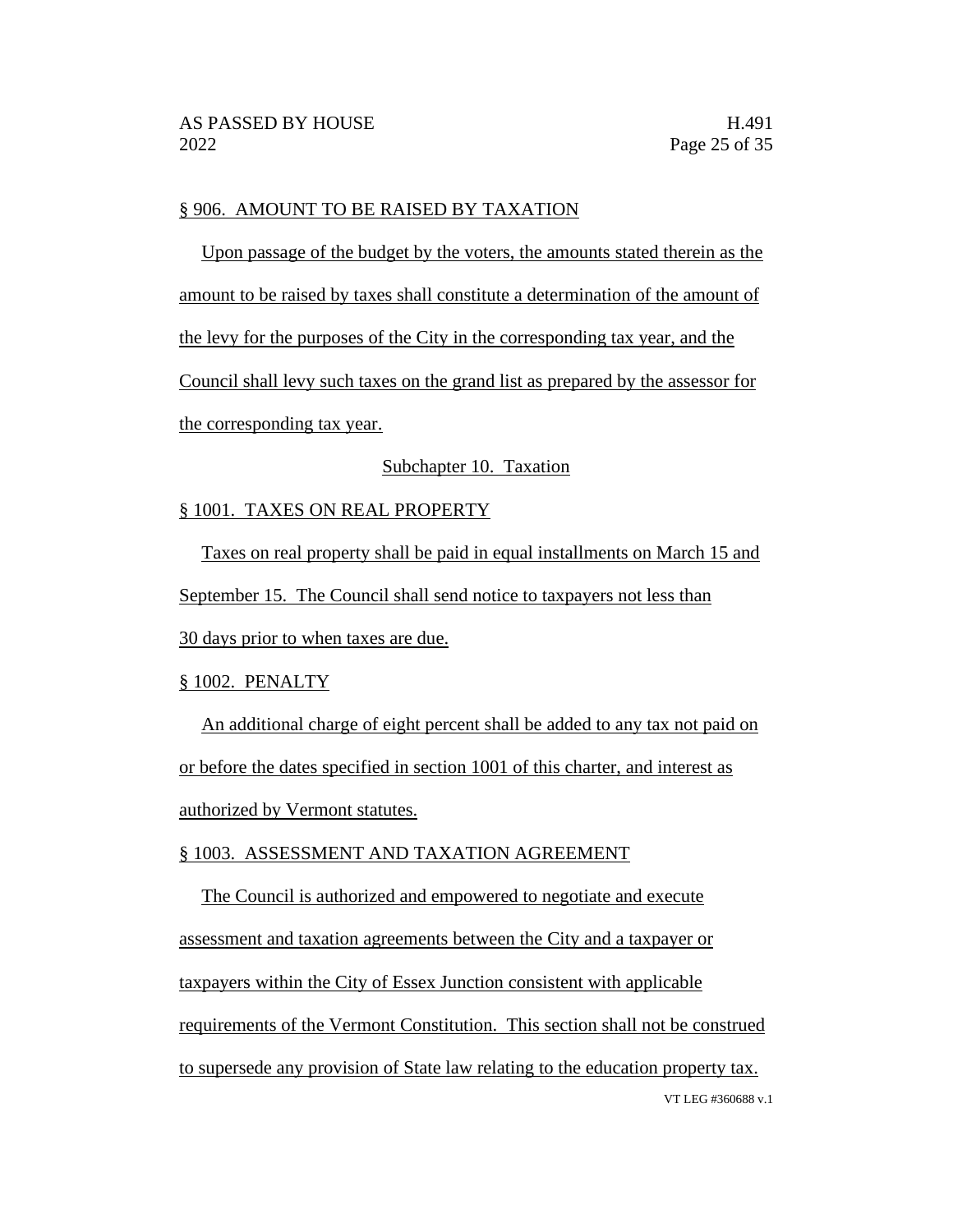# Subchapter 11. Capital Improvements

# § 1101. CAPITAL PROGRAMS

(a) Preparation of capital program. The Manager shall prepare and submit

to the Council a capital program at least three months prior to the final date for

submission of the budget.

(b) Contents. The capital program shall include:

(1) a clear general summary of its contents;

(2) a list of all capital improvements that are proposed to be undertaken during not fewer than the next five fiscal years, with appropriate supporting information as to the necessity for such improvements;

(3) cost estimates, method of financing, and recommended time

schedules for each such improvement; and

(4) the estimated annual cost of operating and maintaining the facilities to be constructed or acquired.

(c) Revision. The information required by this section may be revised and

extended each year with regard to capital improvements still pending or in

process of construction or acquisition.

# Subchapter 12. Amendment of Charter and Initiatives

§ 1201. GOVERNING LAW

This charter may be amended in accordance with the procedure provided for by State statutes for amendment of municipal charters.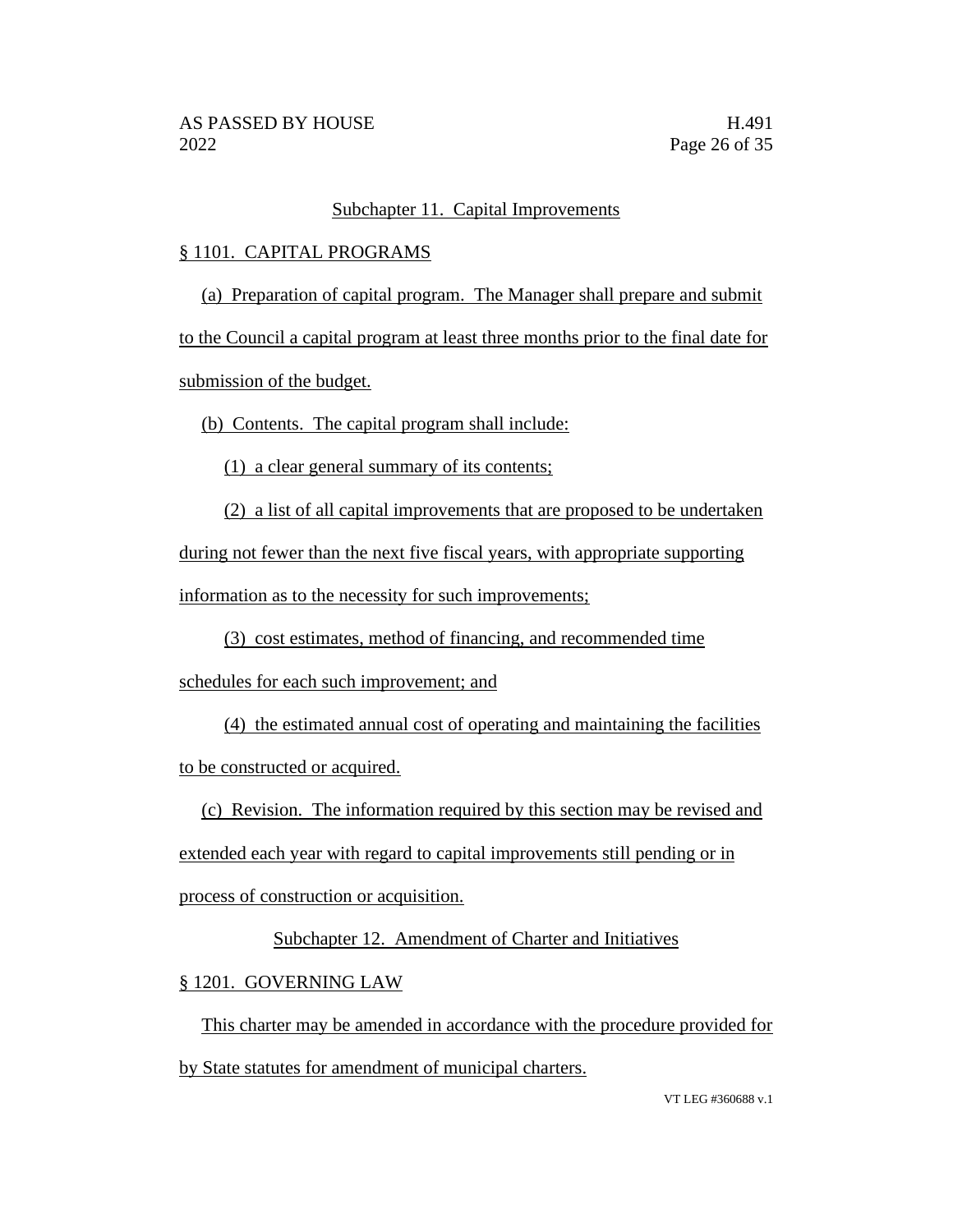## Subchapter 13. General Provisions

## § 1301. SAVINGS CLAUSE

Repeal or modification of this charter shall not affect the validity of a

previously enacted ordinance, resolution, or bylaw.

## § 1302. SEVERABILITY

The provisions of this charter are declared to be severable. If any provisions of this charter are for any reason invalid, such invalidity shall not affect the remaining provisions, which can be given effect without the invalid provision.

# § 1303. SUPERSEDING LANGUAGE

The City of Essex Junction shall be formed notwithstanding the following language ("Notwithstanding the provisions of any other municipal charters, territory within the corporate limits [of the Town of Essex] shall not be annexed to or become a part of any other municipal corporation except by annexation procedures as set forth in the statutes of the State of Vermont.") contained in chapter 117, section 101 of this title.

\* \* \* Transitional Provisions \* \* \*

# Sec. 3. TRANSITIONAL PROVISION; ASSIGNMENT AND

## ASSUMPTION OF VILLAGE ASSETS AND LIABILITIES

VT LEG #360688 v.1 (a) All assets and obligations formerly owned or held by the Village not otherwise transferred shall hereby be assigned and assumed by the City of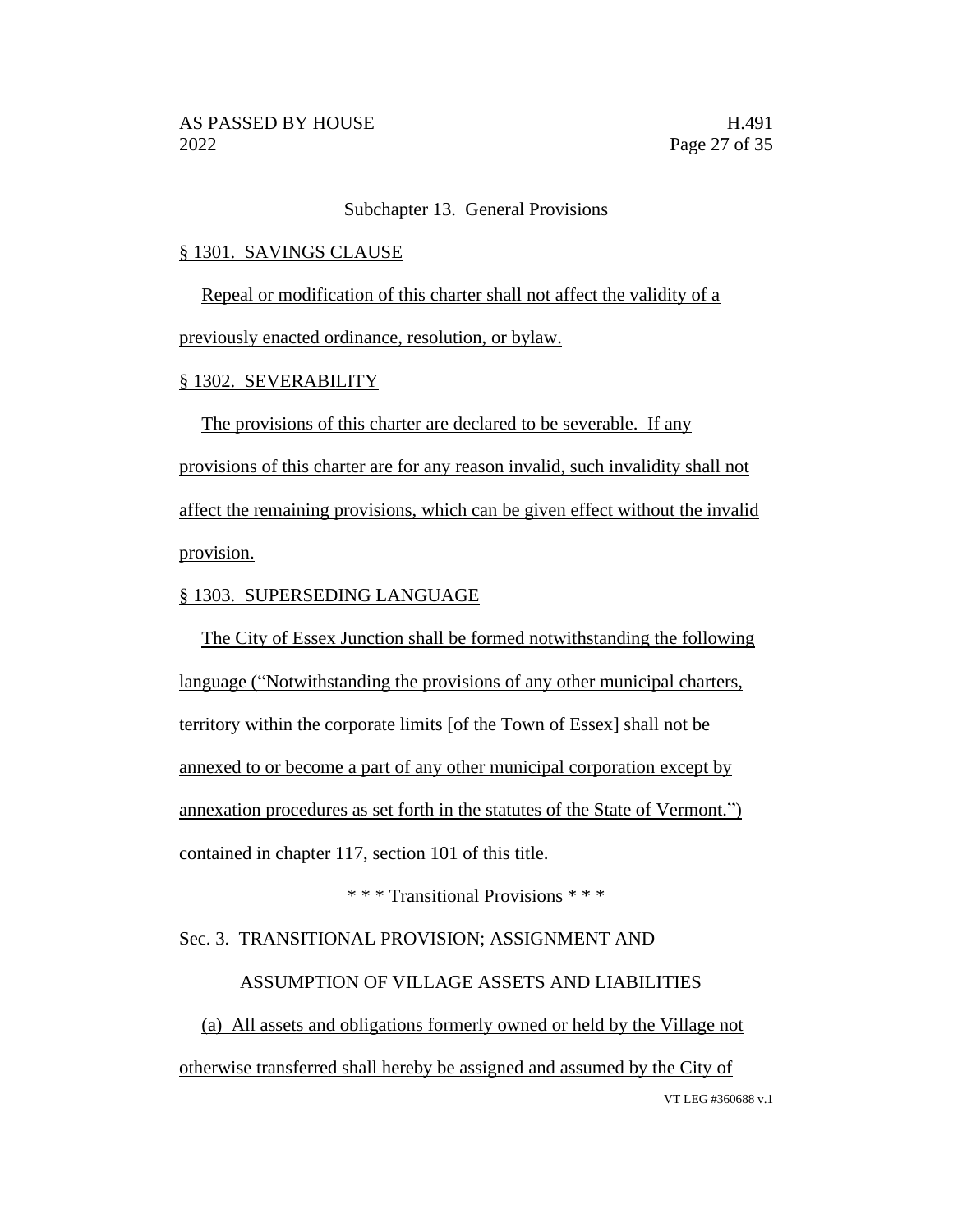Essex Junction upon the effective date of this act. This shall include all real property, easements, rights, and interests in land, buildings, and other improvements; vehicles, equipment, and other personal property; rents, and charges, together with lien rights and enforcement powers; moneys, rights of action in legal or administrative proceedings; insurance policies; documents and records; debts, claims, bonded indebtedness; without any further act, deed, or instrument being necessary.

(b) All contracts, agreements, trusts, and other binding written documents obligating the Village shall remain in effect on the effective date of this act, and the City of Essex Junction shall assume all the responsibilities formerly belonging to the Village unless previously allocated or otherwise specified. Sec. 4. TRANSITION PERIOD

(a) The charter will become effective and the City of Essex Junction shall be established on the effective date of this act. The transition period shall begin on July 1, 2022, following approval of the charter by the Legislature, and end on or before July 1, 2023. During the transition period, the City of Essex Junction shall continue to receive and pay for consolidated services with the Town of Essex for assessing, clerk/treasurer, information technology, police, public works, and stormwater. The City Council shall set a tax rate and collect taxes to meet the obligations for the City's share of the Town of Essex municipal operations and all of the City of Essex Junction municipal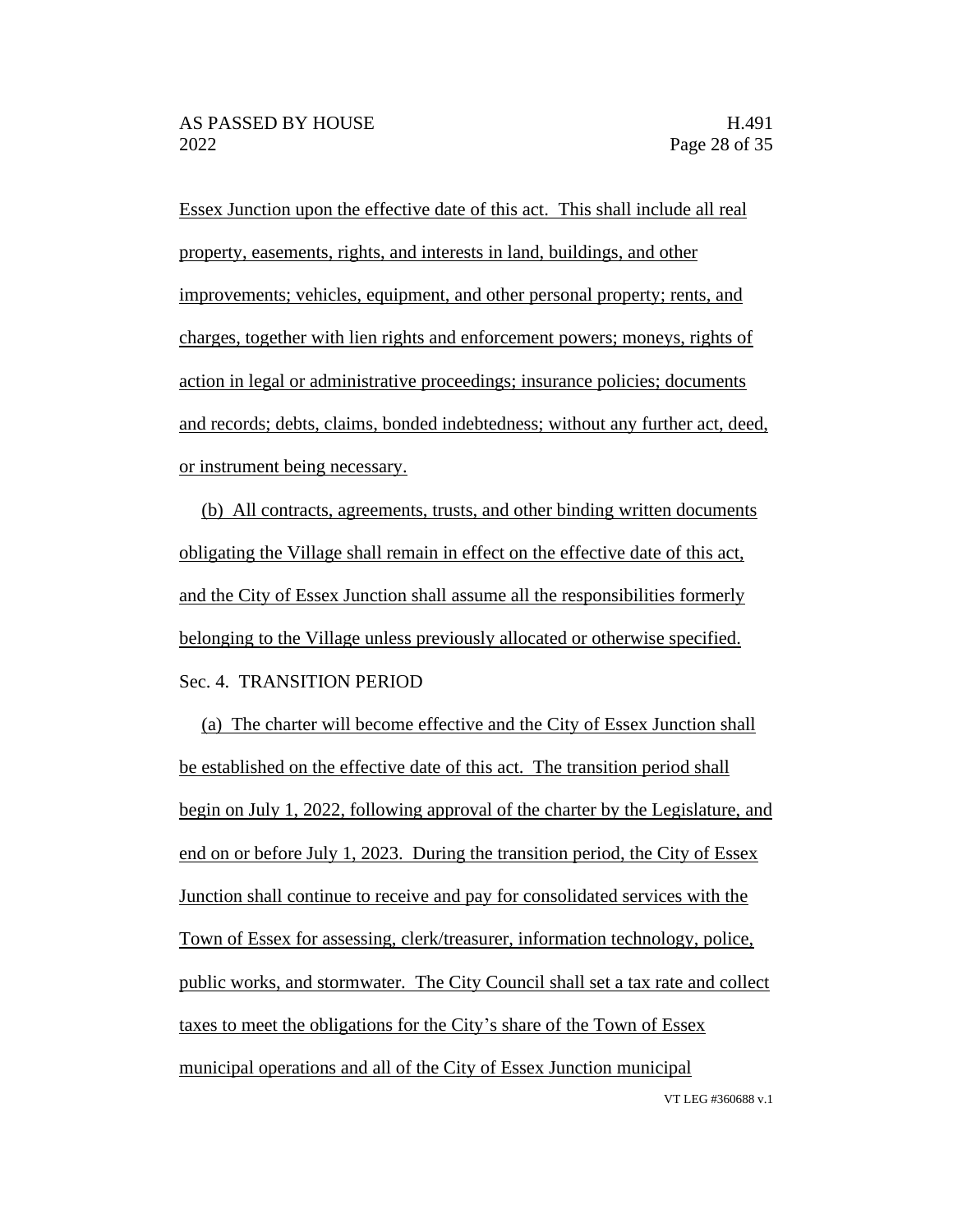operations throughout the transition period, per the budgets approved by the voters of the Town of Essex and the Village of Essex Junction (now the City of Essex Junction) the previous March and April. The taxes collected by the City for the Town of Essex shall be paid to the Town of Essex in two equal installments on or before October 15 and April 15. At the end of the transition period, the City of Essex Junction shall be fully organized.

(b) Nothing in this section shall affect or limit other provisions in this subchapter or in other subchapters, which serve a transitional purpose and which by their own provisions continue beyond the transitional period. In such cases, transitional provisions intended to extend beyond the transitional period shall be governed by specific sunset terms.

Sec. 5. TRANSITIONAL PROVISION; ORGANIZATIONAL MEETING

The first annual City Meeting shall occur on the date set forth by the voters at the most recent Village annual meeting, following approval of the charter. This shall be a meeting of the City of Essex Junction and shall be noticed and warned to all residents of the City of Essex Junction. This meeting shall be for the purpose of presenting and discussing the budget only. Other City business may also be presented and discussed but not voted on. After presentation and discussion of the budget and any other business, the meeting shall adjourn. Voting on the budget and the election of councilors shall be by Australian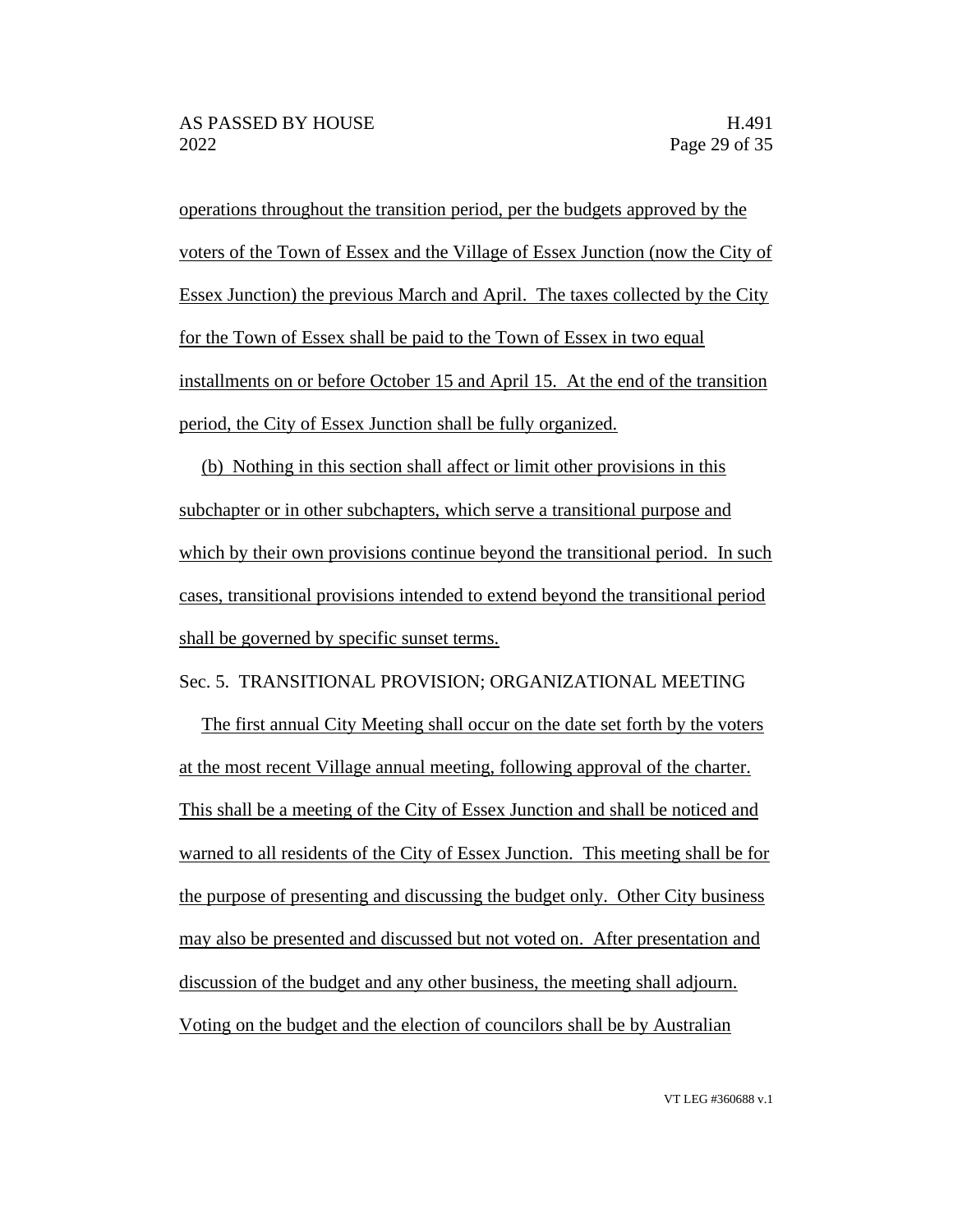ballot and shall occur on the date set forth by the voters at the most recent Village annual meeting.

# Sec. 6. TRANSITIONAL PROVISION; VILLAGE CENTER AND

## NEIGHBORHOOD DEVELOPMENT AREA DESIGNATIONS

The Village Center District and Neighborhood Development Area, as designated in the Essex Junction Land Development Code, shall continue in the new City for the purpose of continuing the downtown revitalization efforts as outlined in the Village's Comprehensive Plan, and shall retain any and all State designations for the purposes of redevelopment in force at the time of adoption of the charter or until such designations are withdrawn or amended as per routine statutory process.

# Sec. 7. TRANSITIONAL PROVISION; GOVERNING BODY

(a) When the charter becomes effective and the City of Essex Junction is established on July 1, 2022, following approval of the charter by the Legislature, all members of the Village Board of Trustees shall become members of the City Council and shall continue to serve in their capacities and shall serve out their elected terms. The president, vice president, and clerk of the Council shall continue to serve in their capacities until the board reorganizes pursuant to chapter 4, subsection 204(a) of this charter.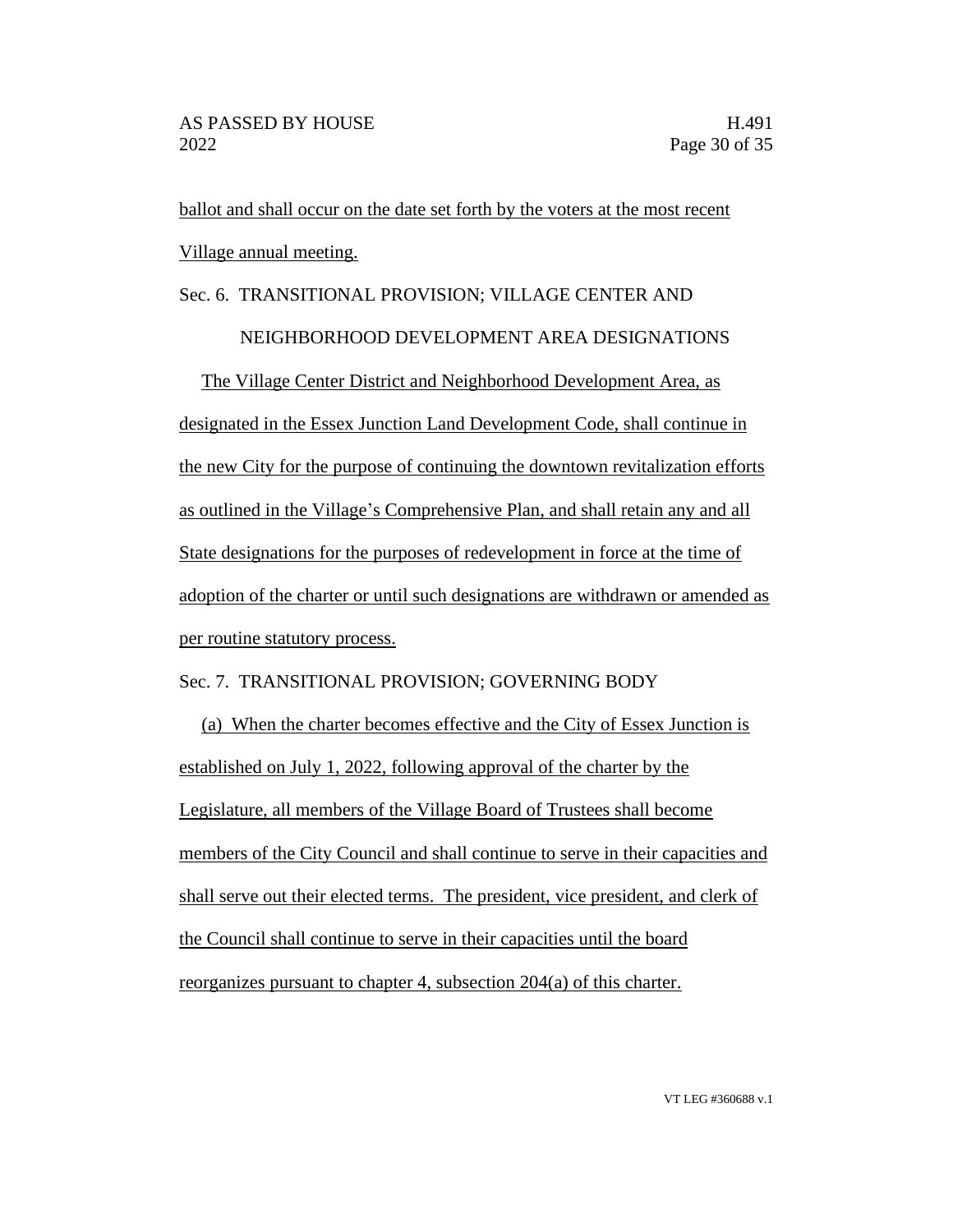(b) The Councilors shall warn and hold meetings as appropriate. The Councilors shall address all details and issues relating to the transition from the Village of Essex Junction to the City of Essex Junction.

(c) The Council shall review, consider, and adopt all regulations,

ordinances, and plans from the former Village of Essex Junction as its own.

(d) The City Council, with the assistance of the City Manager and staff, shall propose and warn in the manner pursuant to the charter, the first annual budget of the new City of Essex Junction for consideration by the voters at the first annual meeting.

Sec. 8. TRANSITIONAL PROVISION; BUDGET AND

ADMINISTRATION

Following the approval of the charter by the Legislature, the City Manager will propose a budget for the City for the next fiscal year that addresses proper service levels, contractual obligations, capital projects, and debt, and that reflects any changes related to the incorporation of the City of Essex Junction. Sec. 9. TRANSITIONAL PROVISION; SEPARATION OF CITY AND

# TOWN DEPARTMENTS

The City Council shall employ a City Manager. The City Manager shall plan and hire for the separation of all consolidated departments with the Town of Essex by the end of the transition period, unless contracts are signed stating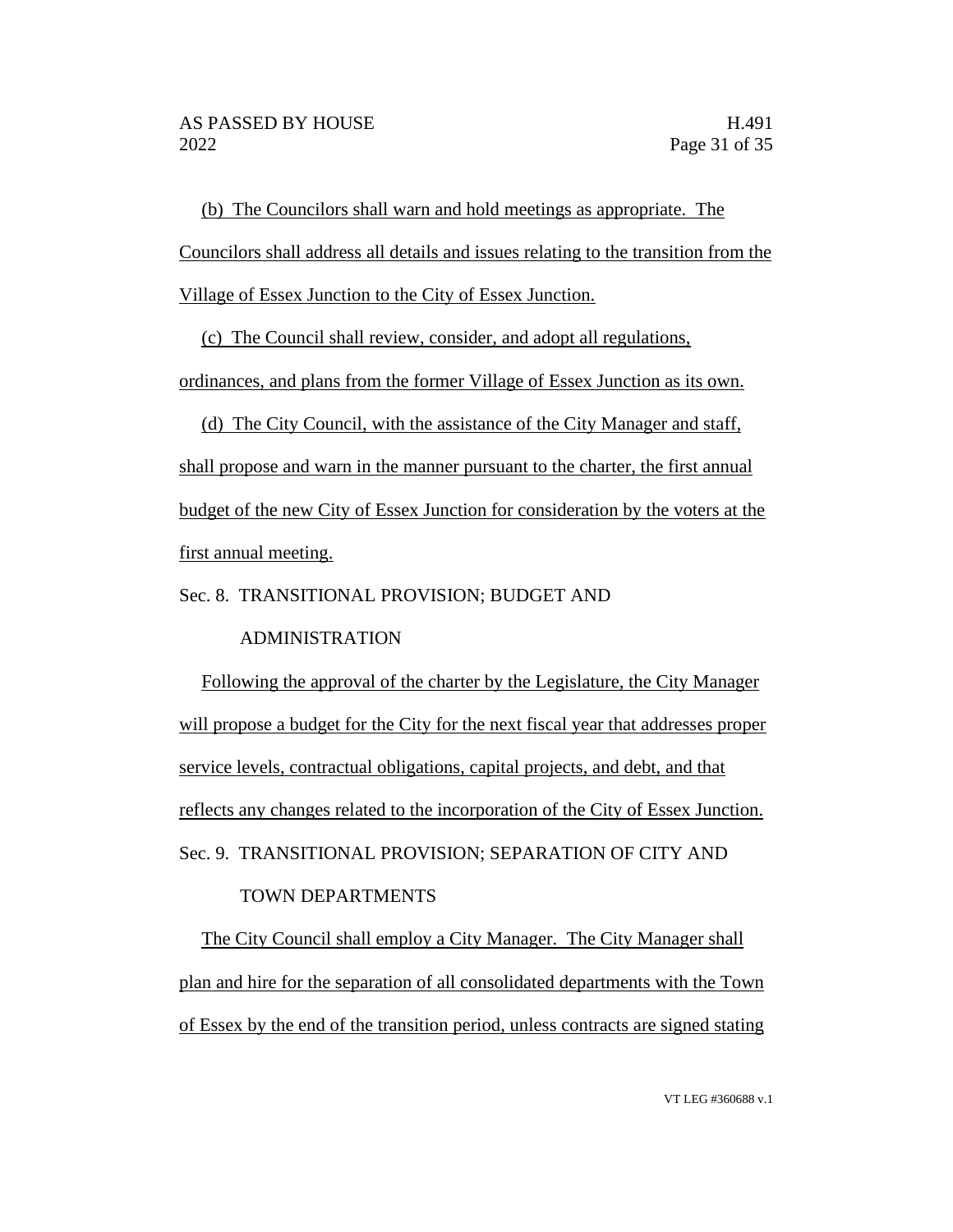otherwise, in which case the contracts shall dictate the terms for the sharing of services between the City of Essex Junction and Town of Essex.

Sec. 10. TRANSITIONAL PROVISION; PLANNING AND

# DEVELOPMENT

(a) On the effective date of this charter, the former Village plan, the former Village's zoning bylaws and Land Development Code, and any Village Ordinances shall remain in effect until amended or revised by the new City Council.

(b) From the effective date of this charter, the Village of Essex Junction Planning Commission and the Village of Essex Junction Zoning Board of Adjustment shall become the Planning Commission and the Development Review Board of the City of Essex Junction, respectively.

Sec. 11. TRANSITIONAL PROVISION; APPOINTED COMMISSION

# AND COMMITTEE MEMBERS

All current Trustee appointed commission and committee members shall serve out the remainders of their terms, and new positions shall be filled upon the existing schedules and as they become available.

Sec. 12. TRANSITIONAL PROVISION; UNIFICATION AND ADOPTION

# OF ORDINANCES, BYLAWS, AND RULES

VT LEG #360688 v.1 On the effective date of this charter, all ordinances and bylaws of the Village of Essex Junction shall become ordinances and bylaws of the new City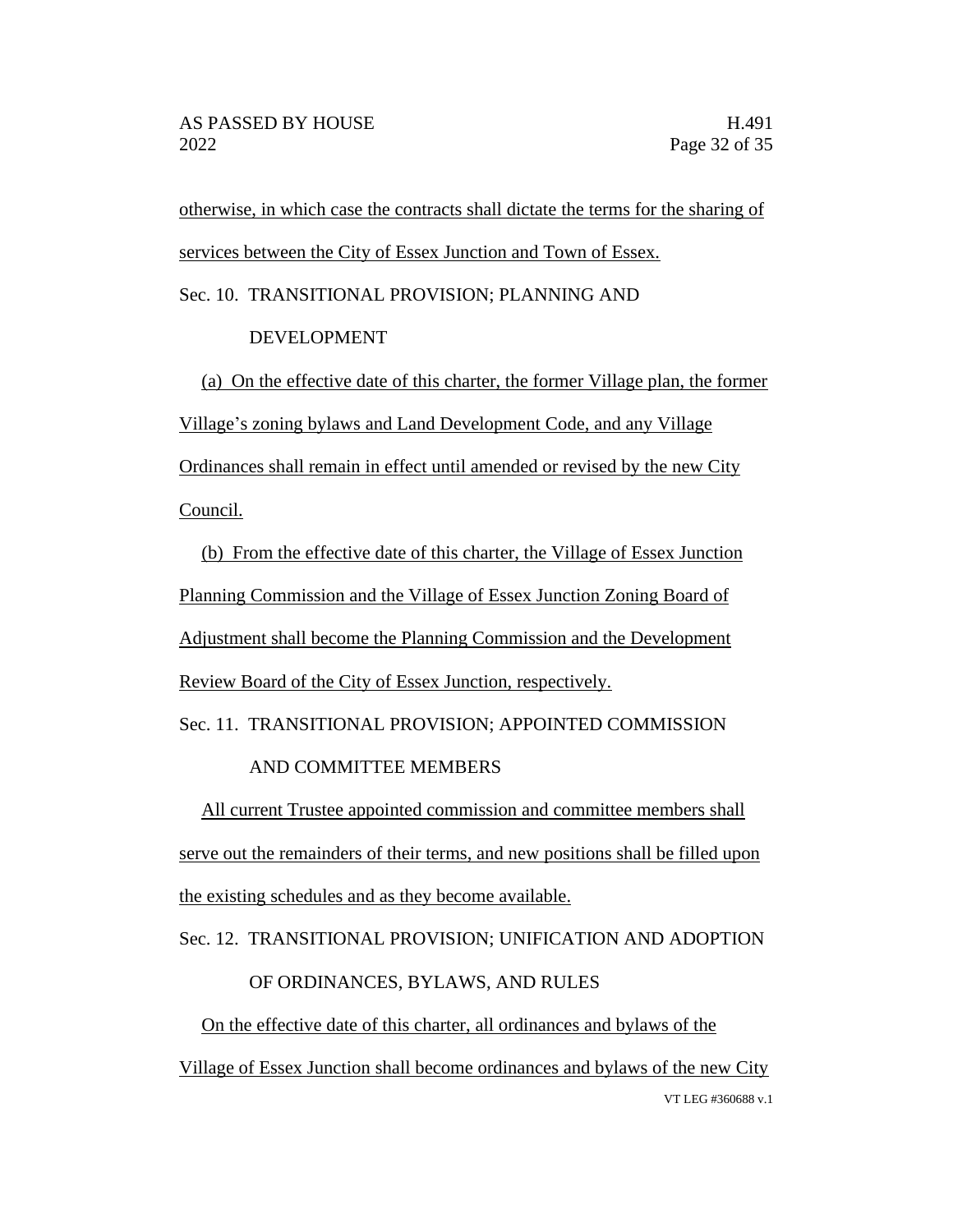of Essex Junction. The City Council shall be fully authorized to amend or repeal any ordinance according to the provisions of subchapter 5 of the charter. Whenever a power is granted by any such ordinance or bylaw to an officer or officers of the Village of Essex Junction, such power is conferred upon the appropriate officer or officers of the new City of Essex Junction. Sec. 13. TRANSITIONAL PROVISION; PERSONNEL

(a) On the effective date of this charter, all employees of the Village of Essex Junction shall become employees of The City of Essex Junction and any and all employment contracts of the Village shall be assumed by the City unless otherwise terminated, reexecuted, or renegotiated. Any and all personnel policies and regulations adopted by the Village shall become policies and regulations of the City of Essex Junction until further repealed, amended, or restated.

(b) The dates of hire with the Village of Essex Junction will be used as the dates of hire for purposes related to benefits with the new City of Essex Junction and all accrued benefits shall carry over.

Sec. 14. TRANSITIONAL PROVISION; FINANCES

VT LEG #360688 v.1 (a) Upon the effective date of this charter, the City of Essex Junction shall adopt any and all portions of the Town of Essex Grand List for properties located within the borders of the City. Any and all property tax payments due and delinquencies incurred for the Village of Essex Junction prior to the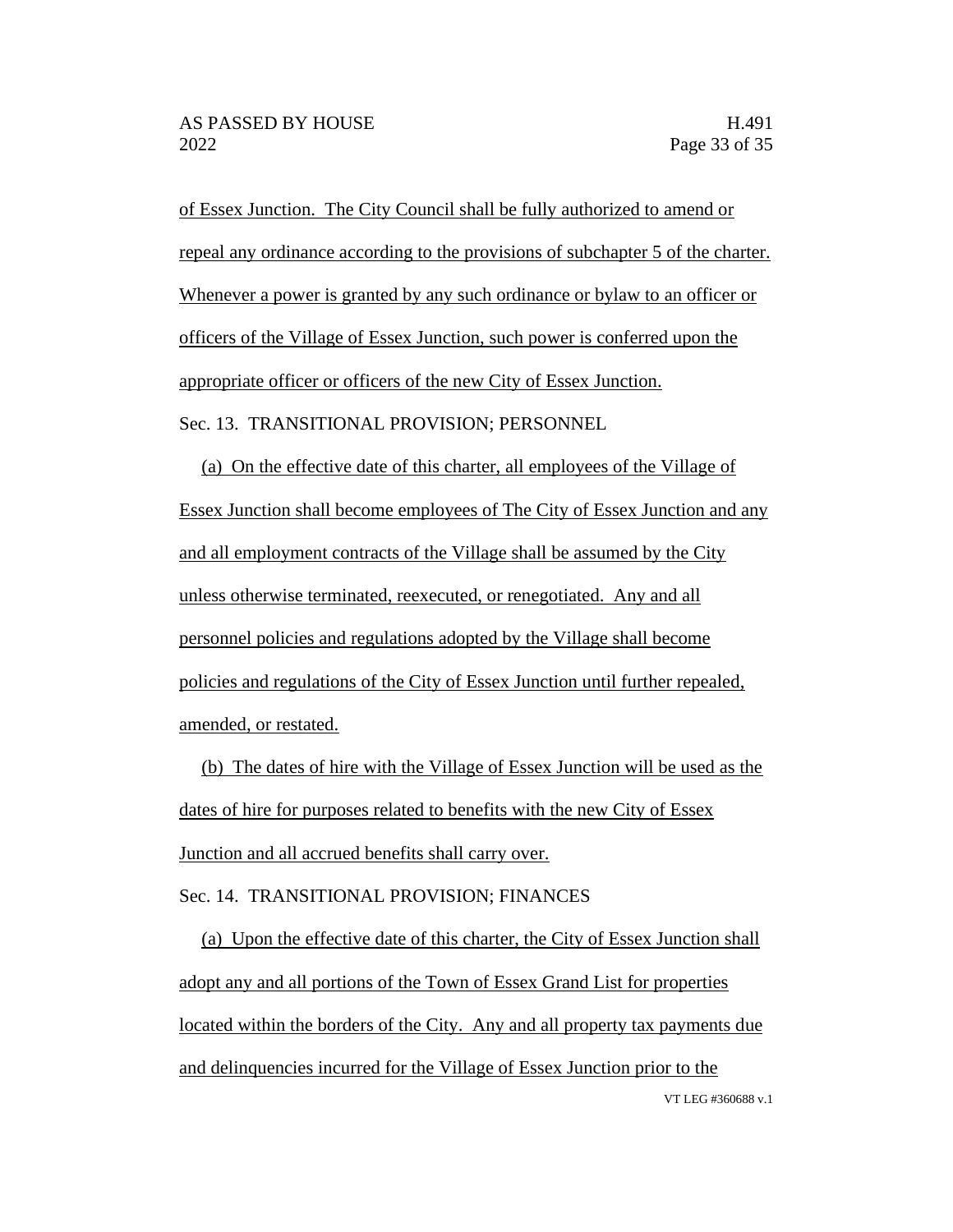effective date of this charter shall be payable to the Town of Essex. Upon the effective date of this charter, any City taxes due and delinquencies incurred shall be payable to the City.

(b) All existing contractual agreements, including but not limited to tax stabilization agreements and any agreements related to the conveyance of real property, within the Village of Essex Junction shall hereby be assigned to the City of Essex Junction.

Sec. 15. TRANSITIONAL PROVISION; FUTURE GOVERNANCE **COMMISSION** 

Within three years after the approval of this charter by the Legislature, the Council shall appoint a special commission to study governance considerations such as, but not limited to, form of government, election of officials at-large or through wards or districts, governing body composition, term of office, term limits, and councilor compensation.

Sec. 16. JUSTICES OF THE PEACE; APPOINTMENT

The Governor may appoint up to 15 justices of the peace to serve in the City of Essex Junction, pursuant to 17 V.S.A. § 2623. The committees for the political parties of the justices of peace of the Town of Essex may submit recommendations for qualified justices of the peace to the Governor for consideration. The appointed justices of the peace shall serve until successors may be elected at the 2022 general election.